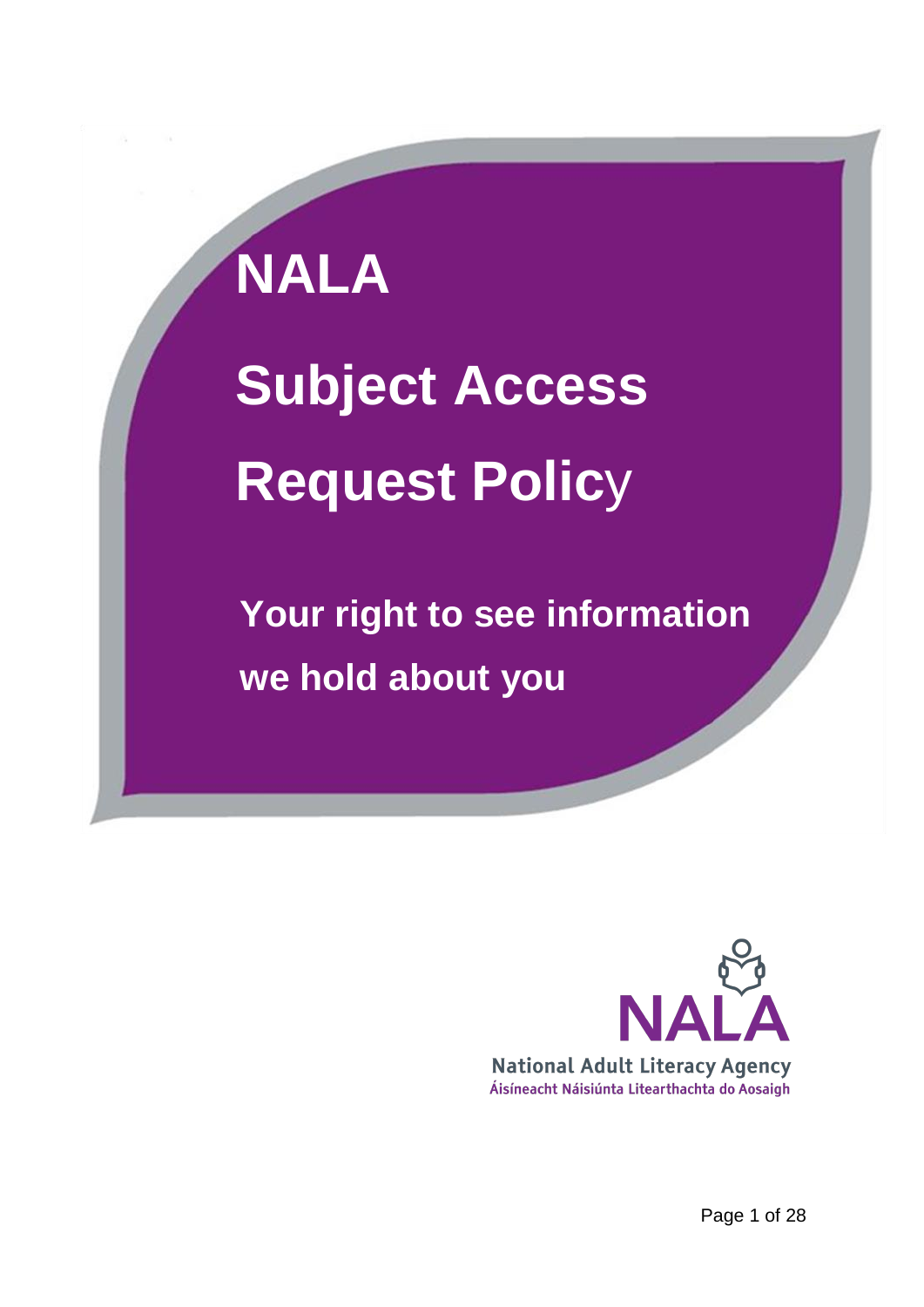| Policy area               | <b>GDPR</b>       |  |  |
|---------------------------|-------------------|--|--|
| Document reference number | NALA/SAR02        |  |  |
| Version                   | 02                |  |  |
| Document drafted by       | <b>NALA</b>       |  |  |
| Date Policy approved      | 27 April 2022     |  |  |
| Policy to be reviewed     | <b>April 2025</b> |  |  |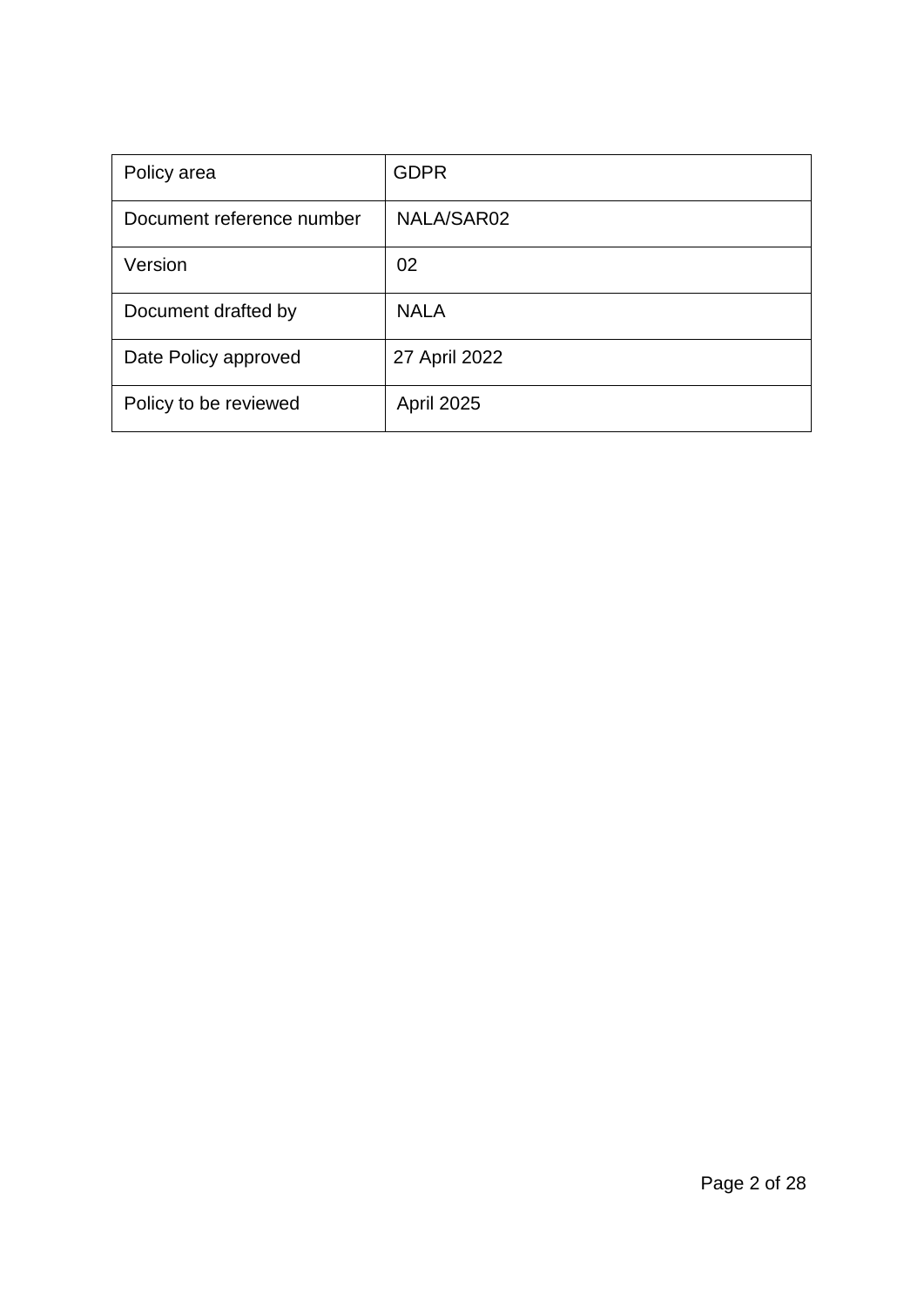## **Contents**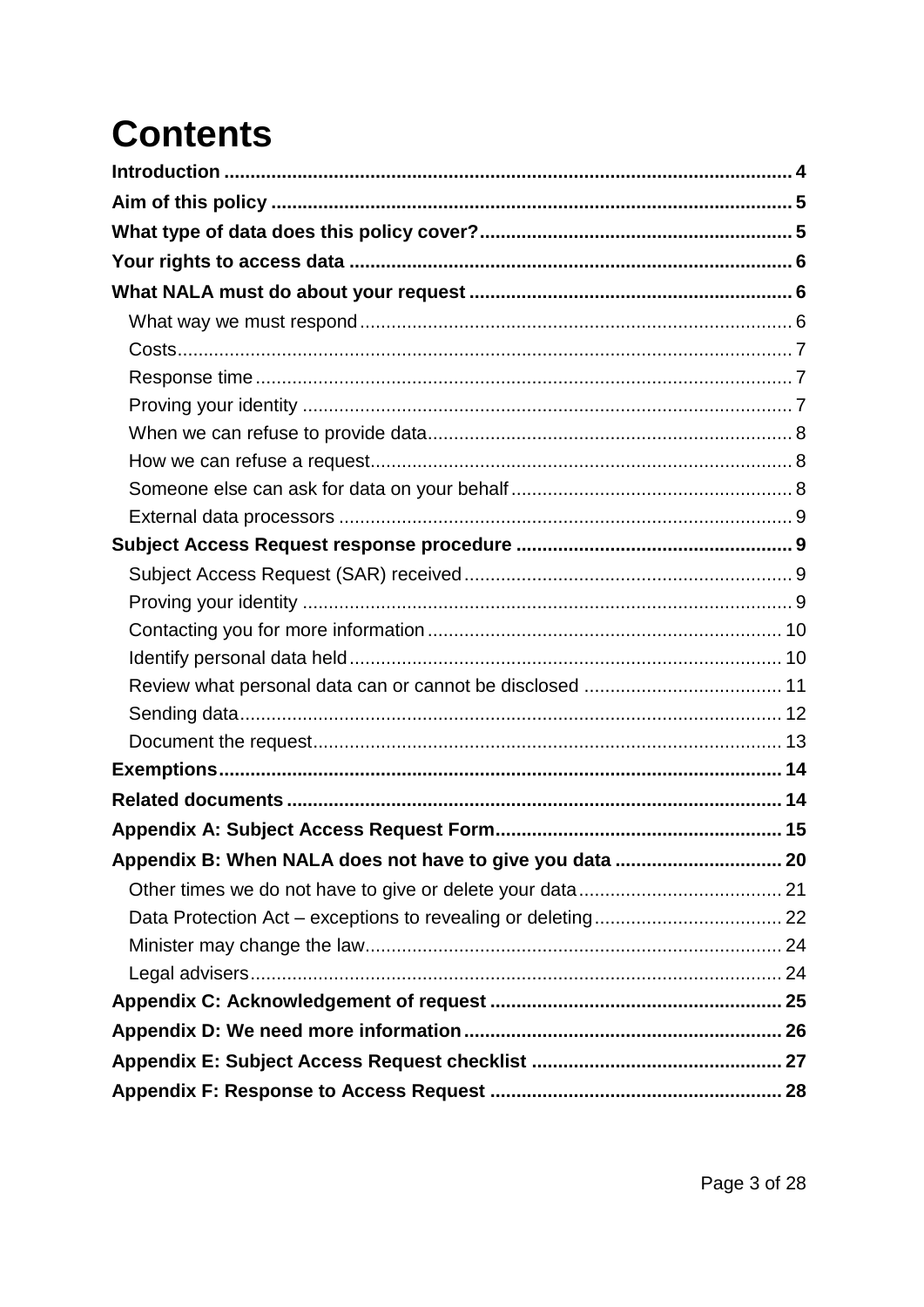## <span id="page-3-0"></span>**Introduction**

The General Data Protection Regulation (GDPR) details what your rights are when someone handles your personal information. GDPR consists of 99 sections known as articles and 173 recitals which give extra information. These articles and recitals are mentioned in this document.

'Data' means any information about people that is collected by another person or organisation. 'Data processing' is a phrase used to describe the different ways information is used and stored.

NALA gathers data about:

- employees
- **·** learners
- clients
- our members
- other individuals
- our suppliers.

#### **NALA is a 'data controller'**

This means that we control information and are a 'data controller'. As a data controller the law says we must comply with the rights in the legislation. We must be able to supply data when appropriate, and to enforce the law on data privacy.

Under the General Data Protection Regulation (GDPR), you have a right to access and receive the personal data processed by us about you.

#### **What is a Subject Access Request?**

A 'subject' means a person whom we hold data about.

A Subject Access Request (SAR) is when you, the subject, want to ask us for access to the data we hold about you. An SAR enables you to find out:

• what personal data we have about you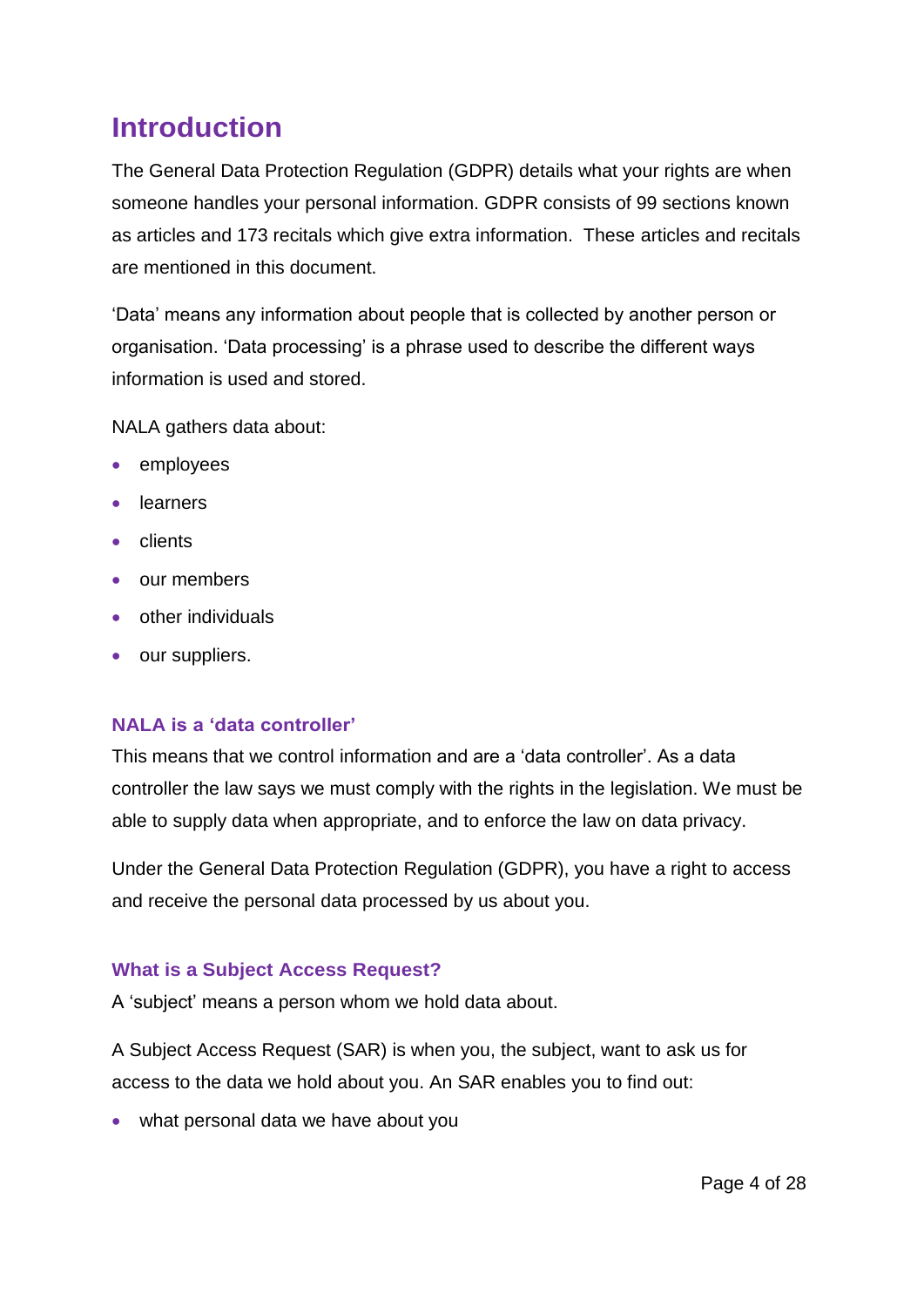- if and why we have used (processed) your data
- any other organisation or person to whom we may have sent your data.

When you ask for this data under an SAR, we will send you a copy of the data about you that we hold.

## <span id="page-4-0"></span>**Aim of this policy**

The aim of this policy is to provide clear instructions for anyone who wishes to ask us about the data we hold about them – a 'Subject Access Request' (SAR). This policy outlines what we must do as a data controller when responding to an SAR.

This policy also provides instructions for NALA's Governance and Compliance Officer who will be NALA's Subject Access Request Coordinator (SAR Coordinator) or will appoint a SAR Coordinator.

The SAR is responsible for:

- handling Subject Access Requests
- how we respond to a request
- the timeline in which we must respond.

## <span id="page-4-1"></span>**What type of data does this policy cover?**

The policy covers both personal and sensitive personal data we hold about people. The policy applies to data held in manual and automated form.

We will treat all personal and sensitive data with equal care. We will refer to both categories equally as 'personal data' in this policy, unless specifically stated otherwise.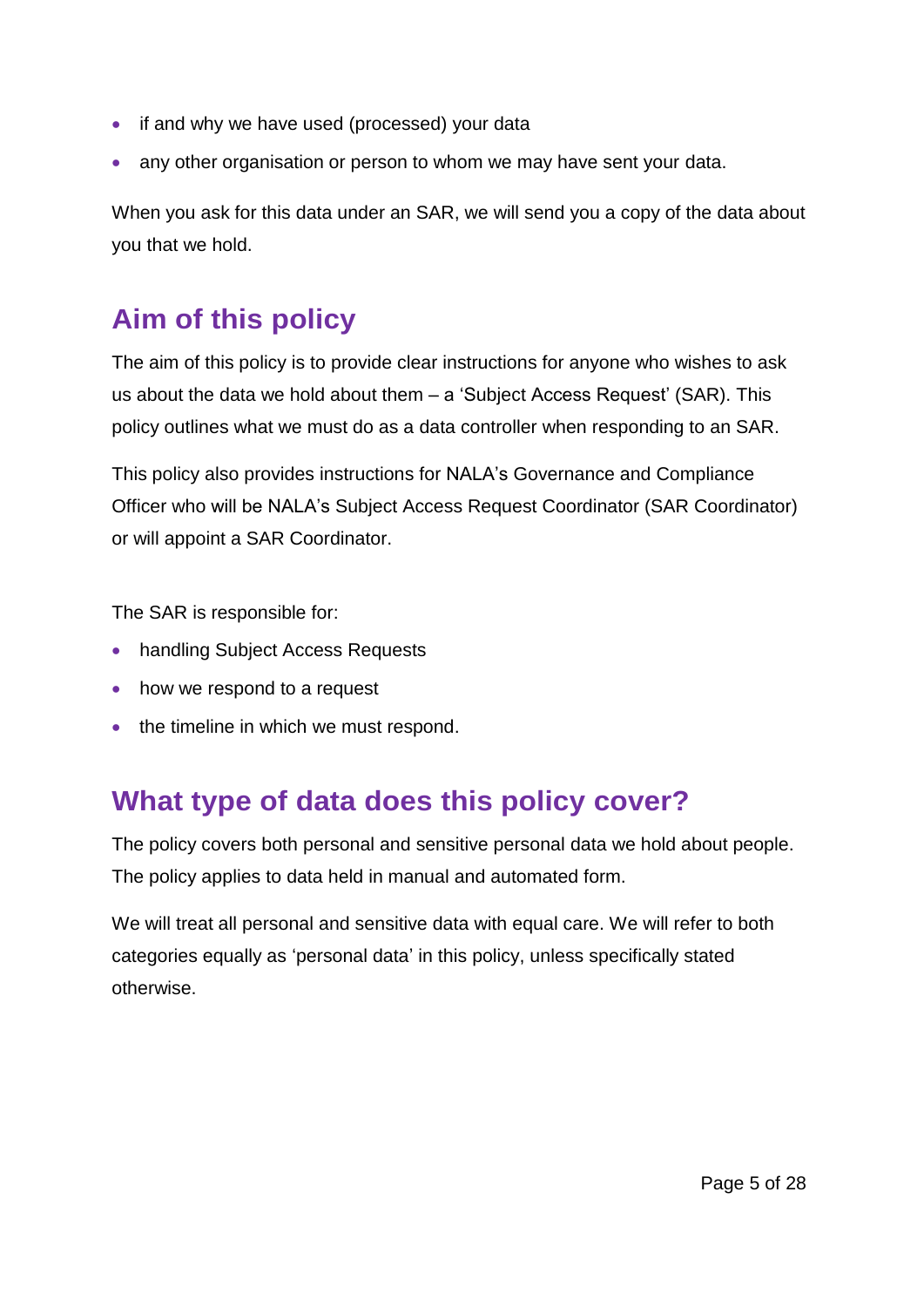## <span id="page-5-0"></span>**Your rights to access data**

#### **(Right of access by the data subject, GDPR, Article 15)**

If we have collected personal data about you, you have the right to get the following information from us:

- why we are using your data
- what type of data about you we have collected
- any other people or organisations to whom we have given your data
- how long we will keep your data for
- what your rights are about your data
- where we got your data from if not directly from you.

We don't currently use automated decision making or profiling, but if we ever do, you will have the right to know that we do this.

You also have the right to lodge a complaint with the Data Protection Commission.

If we hold a large amount of data about you, before we give you information, we may ask you to specify the data you require.

## <span id="page-5-1"></span>**What NALA must do about your request**

#### <span id="page-5-2"></span>**What way we must respond**

We must give you a copy of the personal data we hold about you. When you submit your 'Subject Access Request' (see Appendix A for Subject Access Request Form), generally we will return the data you ask for by email. However, you may ask us to post it to you instead.

Some requests for data are ones we would ordinarily deal with within the normal course of business. We will decide if your request is a formal Subject Access Request, or if we can manage it as 'business-as-usual'.

In order to be valid, a Subject Access Request must be in writing. It should also include proof of your identify.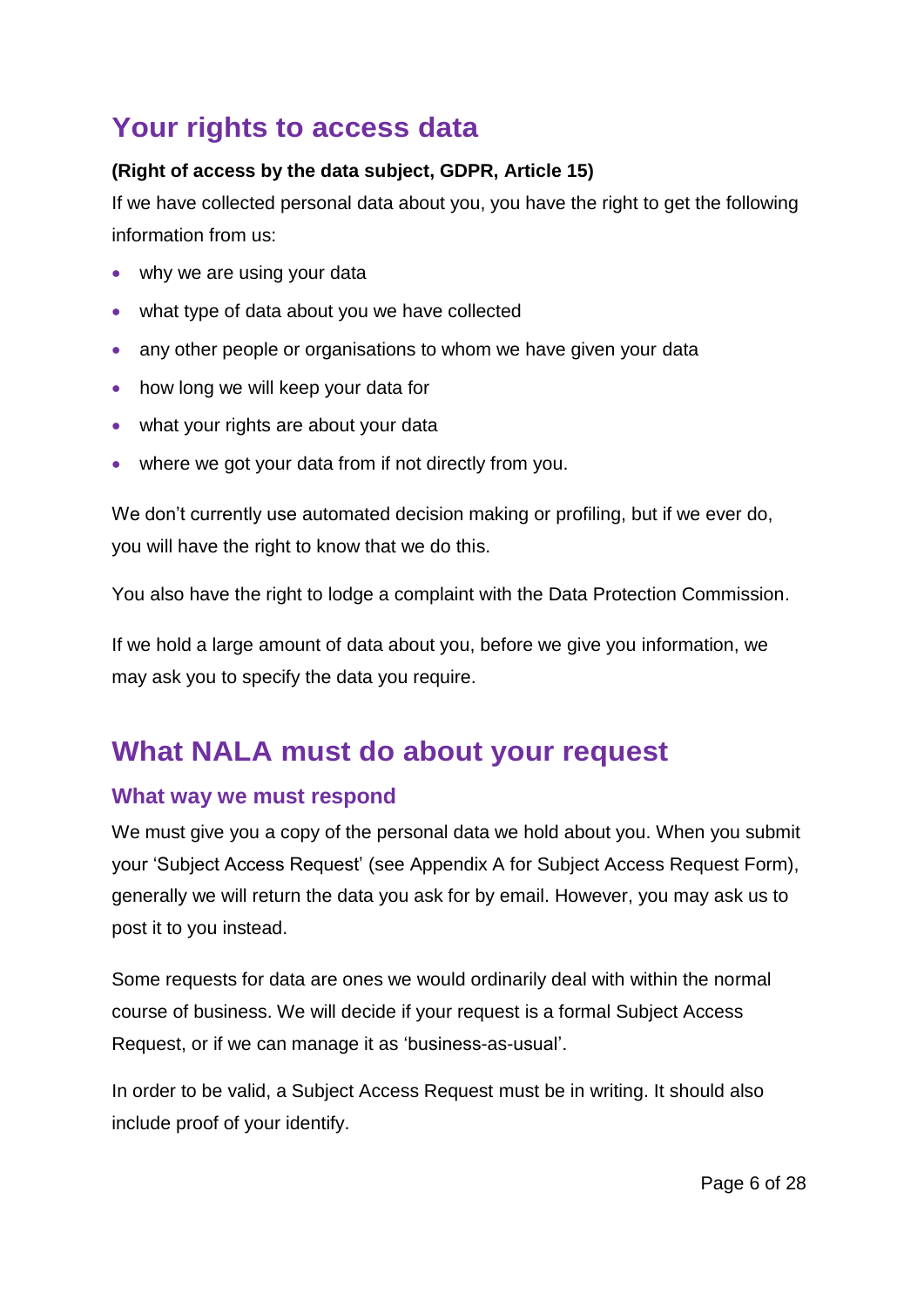#### <span id="page-6-0"></span>**Costs**

Generally, we must answer Subject Access Requests free of charge. However, if we decide an access request is unfounded or excessive, we may charge a reasonable fee. This will take into account the administrative costs of providing the data.

The General Data Protection Regulation (GDPR) allows us to charge for subsequent requests that we decide are unfounded or excessive. We decide this type of fee based on the facts and context of the request.

#### <span id="page-6-1"></span>**Response time**

The General Data Protection Regulation (GDPR) says that we must process a Subject Access Request within 30 days.

We may extend this one-month period for two further months based on the complexity of the request and the number of the requests received. If we are going to extend the 30 days, we will tell you within one month of receiving your request. We will also tell you the reasons for the delay.

#### <span id="page-6-2"></span>**Proving your identity**

We will use reasonable measures to prove the identity of anyone who submits a Subject Access Request. If we don't know the person or we have reasonable doubts about the identity of the person making the request, we may ask them to provide extra information to confirm their identity.

If we know the identity of the person looking for data, for example, they are an employee, we do not need to ask for additional information to confirm their identity.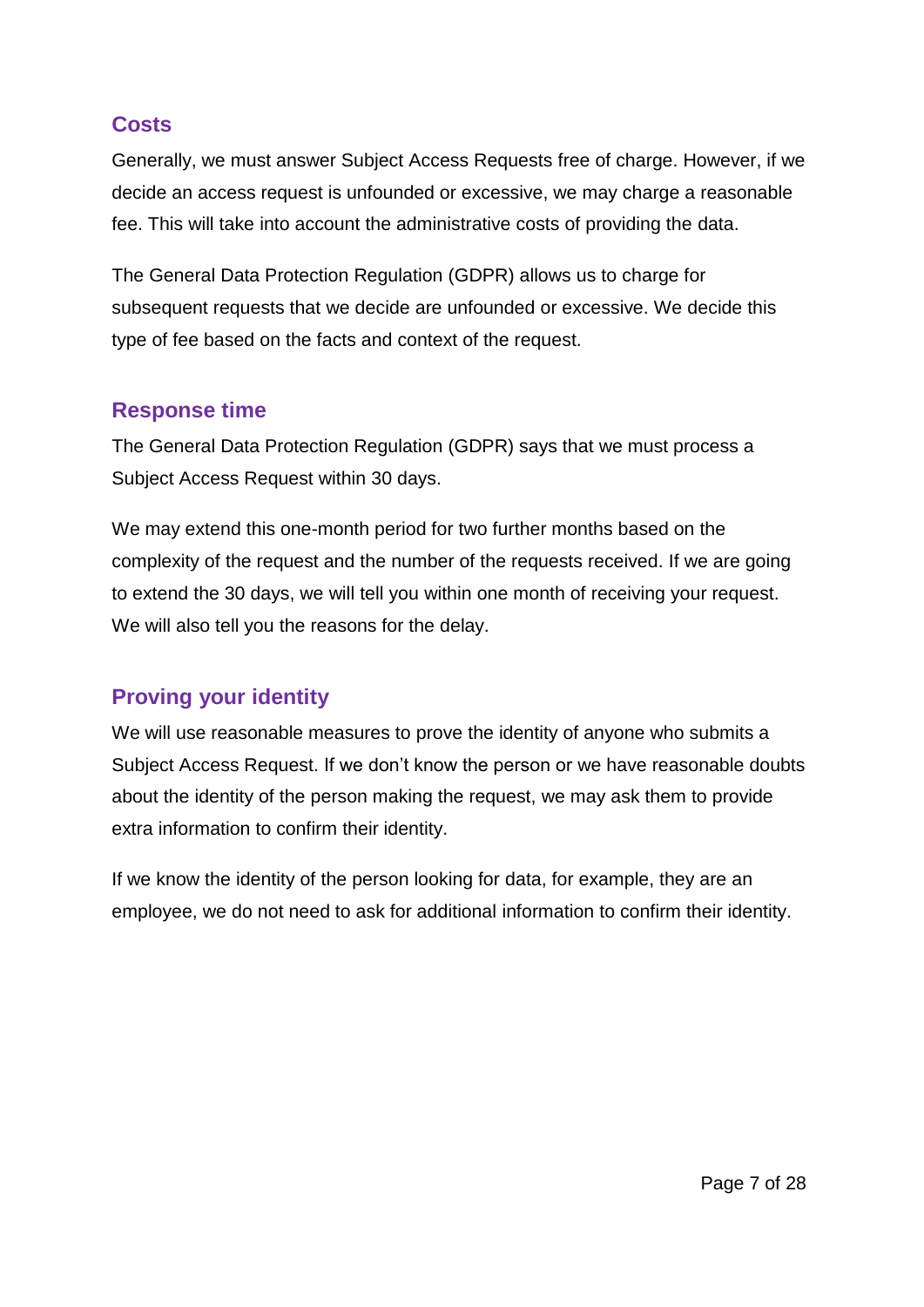#### <span id="page-7-0"></span>**When we can refuse to provide data**

Under GDPR, there are limited circumstances where we can refuse a Subject Access Request. Not all of the restrictions apply in the same way. This means we look at each restriction carefully to see how it applies to a particular request. (For more information, please see Appendix B).

#### <span id="page-7-1"></span>**How we can refuse a request**

#### **(Transparent information, communication and modalities for the exercise of the rights of the data subject, GDPR, Article 12 [4])**

If we are refusing to answer a Subject Access Request, we must inform you without delay and at the latest within one month of receiving your request. We must tell you:

- why we are refusing to answer all or part of your request
- that you may complain to the Data Protection Commission
- that you have the right to seek independent legal advice.

#### <span id="page-7-2"></span>**Someone else can ask for data on your behalf**

You can ask someone else to make a Subject Access Request on your behalf, for example, a solicitor.

If you do this, we need to be satisfied that the third party making the request is entitled to act on your behalf. We can ask them to provide evidence that they are doing so.

If the third party has power of attorney over your affairs, we would consider this satisfactory proof that they have the authority to ask for the data.

A power of attorney is a legal device in Ireland that can be set up by you to allow another specially appointed person to take actions on your behalf.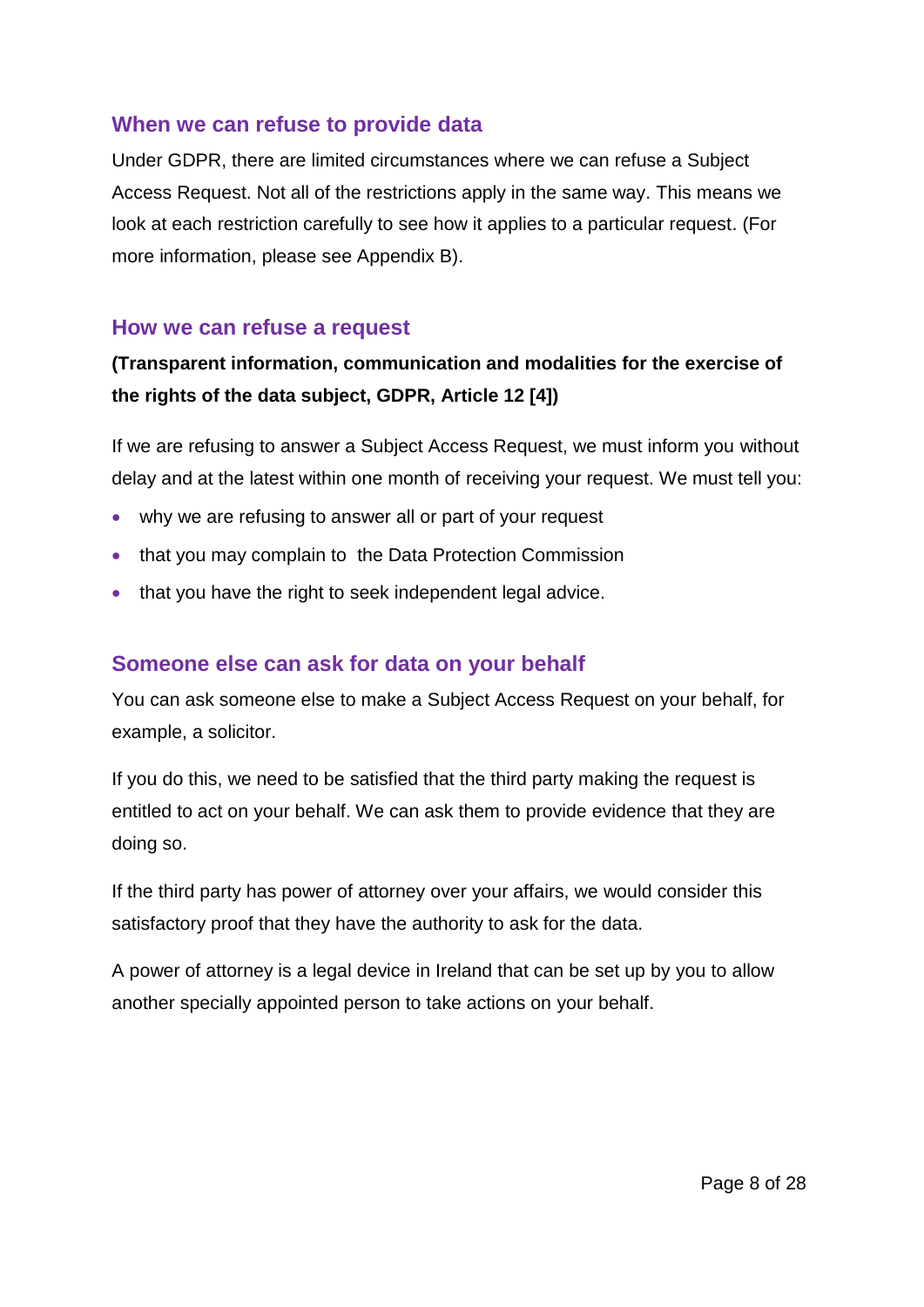#### <span id="page-8-0"></span>**External data processors**

An external data processor is a person or organisation who processes data on behalf of a data controller like NALA. They do not control or have any responsibility for the data.

If we use a data processor, then we must tell them when someone makes a Subject Access Request (SAR). We must have a contract in place with any data processor we use to make sure they can deal efficiently with SARs.

## <span id="page-8-1"></span>**Subject Access Request response procedure**

#### <span id="page-8-2"></span>**Subject Access Request (SAR) received**

When a NALA employee receives a SAR from you, they must immediately forward the request details to the NALA Subject Access Request (SAR) Coordinator.

The SAR Coordinator records the date that the NALA employee received the request.

The SAR coordinator will communicate directly with you. They will acknowledge receiving your SAR and tell you they will respond appropriately within 30 days.

<span id="page-8-3"></span>[See Appendix C for acknowledgement letter.]

#### **Proving your identity**

If we know the identity of the person making the Subject Access Request, for example, they are an employee, we do not need to ask for additional information to confirm their identity. If we don't know the person or we have reasonable doubts about their identity, we may ask them to provide extra information to confirm their identity, like:

- photocopy of proof of identity, for example, a passport or driver's licence
- proof of address, for example, a utility bill like gas or electricity.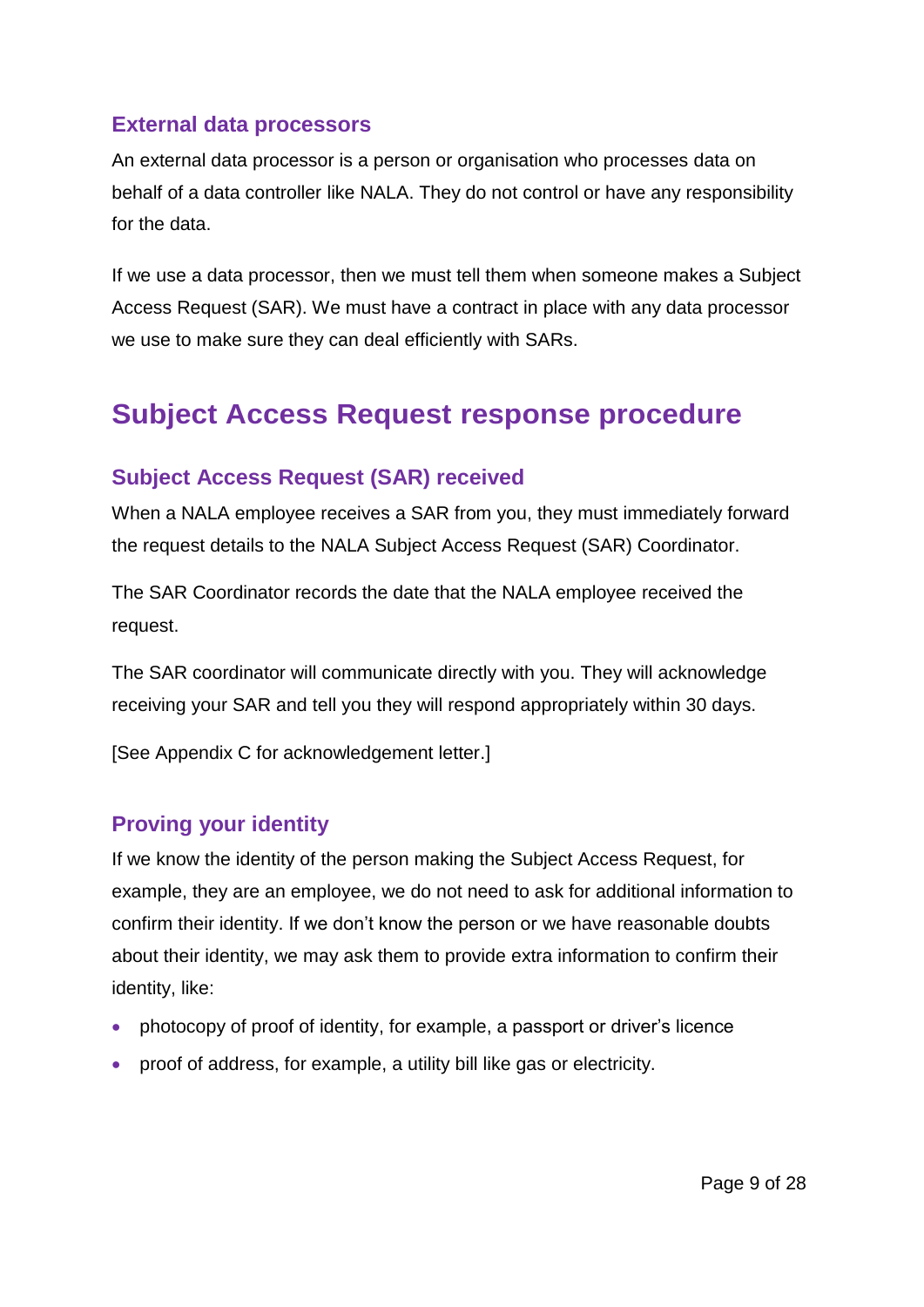#### <span id="page-9-0"></span>**Contacting you for more information**

It is unlikely that our first contact from you will give us all the relevant information we need about your Subject Access Request (SAR). This means that our SAR Coordinator must write to you to ask for more clarification. (See Appendix D.)

When we have verified your identity and understand the type of data you are looking for, our SAR Coordinator can conduct the search for your personal data.

The SAR Coordinator is allowed to have a direct conversation with you to clarify what you want from your SAR. This type of conversation helps because often the data subject is looking for a specific document and will state this in conversation. This makes it more efficient to provide the data you require.

However, you may be adamant that you wish to receive a copy of everything that we hold about you. If so, we will carry out a complete and comprehensive search of the computerised and manually held data in our organisation.

#### <span id="page-9-1"></span>**Identify personal data held**

Our SAR Coordinator should engage with NALA management and staff. They will help to identify where personal data about the individual concerned might be held. They will also help to locate that data.

We use a system called the Record of Processing Activities (RoPA). It helps us to make sure a map of the personal data is clearly understood and that we capture all data.

The SAR Coordinator may need to search:

- central electronic filing systems
- manual personnel records
- shared computer drives
- databases
- email folders and archives
- other communication tools.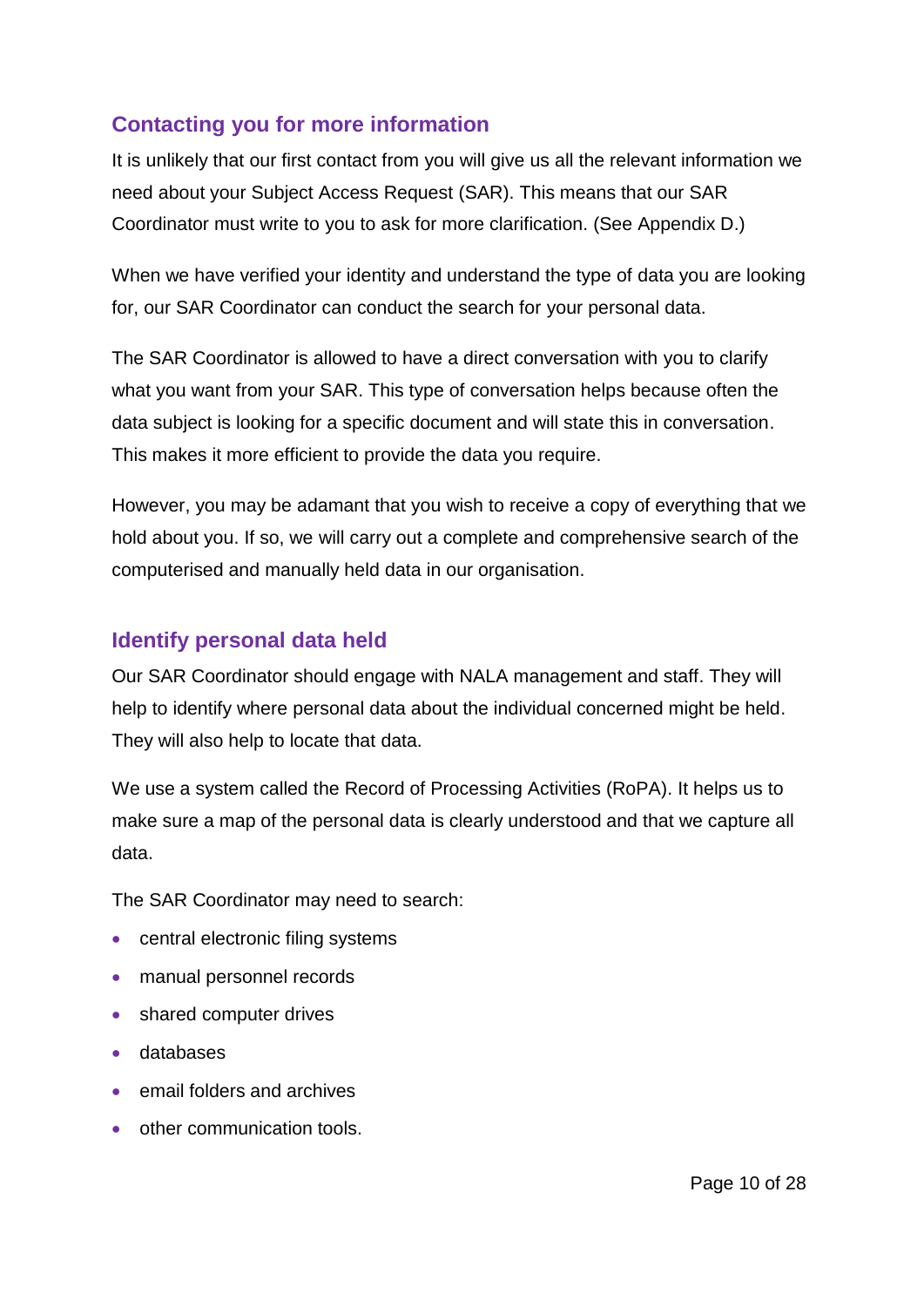Our SAR Coordinator is responsible for issuing requests for data to the relevant stakeholders within the organisation and for receiving all the returns.

Our SAR Coordinator will then print out all computerised data which has been returned to them by each department or stakeholder. They will also have received photocopies of all relevant manual files. They will collate two sets of material:

- one of computer printouts
- the other of photocopied manual files.

#### <span id="page-10-0"></span>**Review what personal data can or cannot be disclosed**

After our SAR Coordinator has collected the relevant personal data held about you, they must review it to find out if they should disclose it to you. They must do this on a case-by-case basis for each individual piece of data. In some cases, they may have to disclose only part of the personal data in relation to documents.

#### **1. Check identity**

First our SAR Coordinator will check that the data stored is about the person concerned and not about someone else with the same name. The SAR Coordinator should only print out records, documents or emails that are about the individual making the subject access request.

#### **2. Eliminate duplicates**

Our SAR Coordinator will screen out any duplicate records. For example, if there has been an e-mail exchange with some colleagues, the NALA employee only needs to print out the last email in the exchange if copies of all the other emails are part of the last email.

#### **3. Only disclose data about you**

The SAR Coordinator should only disclose data which is about you and your Subject Access Request.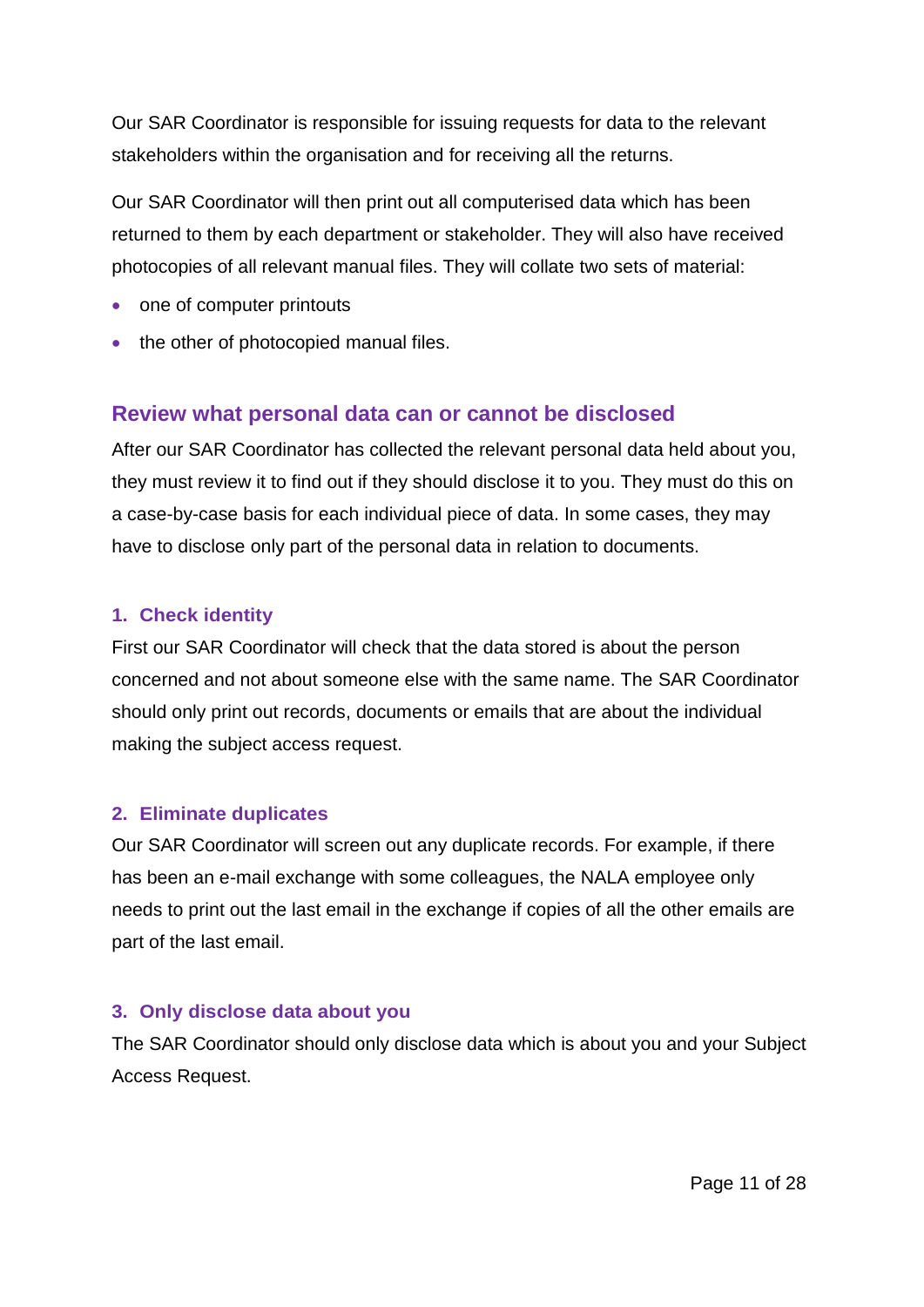If a document contains personal data about a number of people, including you, the coordinator should not disclose the data about the other people to you.

If the record is mainly about you, with incidental data about others, the SAR Coordinator should redact (black out) the data about other people. If the record is mainly about other people, the coordinator should only give you the document if it is possible to black out the data about the other people.

#### **4. We must not destroy relevant data**

We must not destroy relevant records after you have asked us for data, but we have not fully completed your request.

#### **5. Prepare and review the data**

Once our SAR Coordinator has identified all the data that they can send you in response to your Subject Access Request, they will carry out a final review of this data. They will then collect it together. They must make sure that by gathering all the data together, they avoid revealing data about other people.

A member of our NALA management team will review all the data before we send it to you.

#### <span id="page-11-0"></span>**Sending data**

Our SAR Coordinator should use the SAR checklist in Appendix E before they respond to you. This is to make sure that they have got all the data and are giving you all the data they can as detailed in the General Data Protection Regulation (GDPR).

Our SAR Coordinator will refer to Appendix F when they formally respond to you.

Generally, they will give you the data in electronic format, unless you tell them you would like a physical copy posted to you. If there is a lot of data, it may be provided electronically and securely on a USB stick.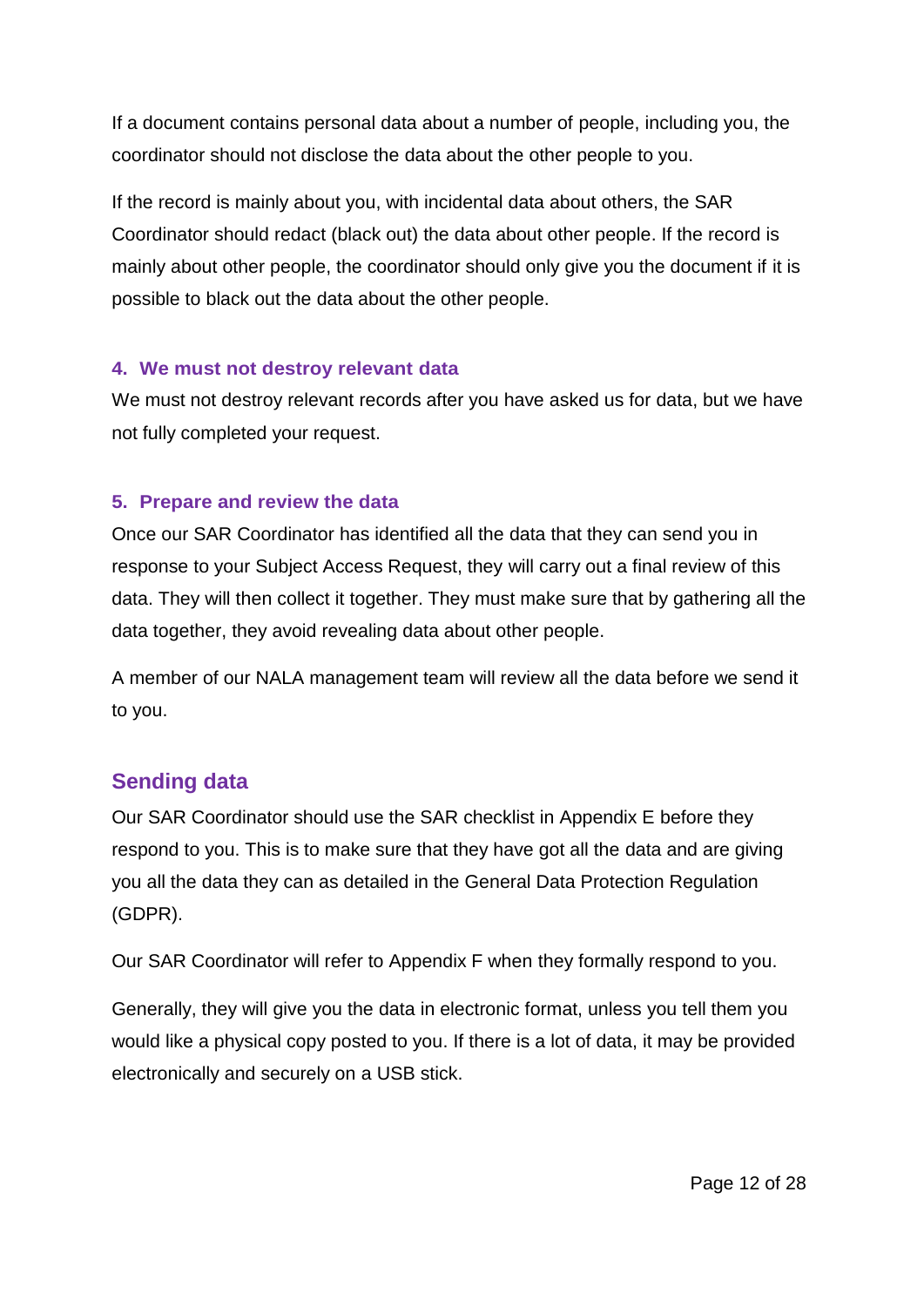Our coordinator will send you the data by secure, registered delivery. We will ask you to let us know when you receive it.

We will keep records of the data we have sent you. If there is ever any dispute about this in the future, we will use these as evidence that we responded appropriately and on time to your SAR.

#### <span id="page-12-0"></span>**Document the request**

Our SAR Coordinator should log Subject Access Requests in the NALA Individual Rights Log spreadsheet.

Our SAR Coordinator will create a folder for each Subject Access Request. The filename should be made up from the reference number and initials of the applicant.

| Example of details to use in reference tag         |  |      |              |     |                         |  |  |  |
|----------------------------------------------------|--|------|--------------|-----|-------------------------|--|--|--|
| <b>SAR</b><br>Reference<br>number                  |  | Year | <b>Month</b> | Day | Applicant's<br>initials |  |  |  |
| <b>SAR</b><br>20                                   |  | 21   | 04           | 05  | JS                      |  |  |  |
| <b>Resulting reference tag</b><br>SAR20210405 - JS |  |      |              |     |                         |  |  |  |

Our SAR Coordinator should Include the following in each SAR file:

- copies of correspondence between them, you and any other relevant people
- a record of any phone conversation that may have been required to verify your identity
- a record of their decisions and how they came to those decisions
- copies of the data sent to you.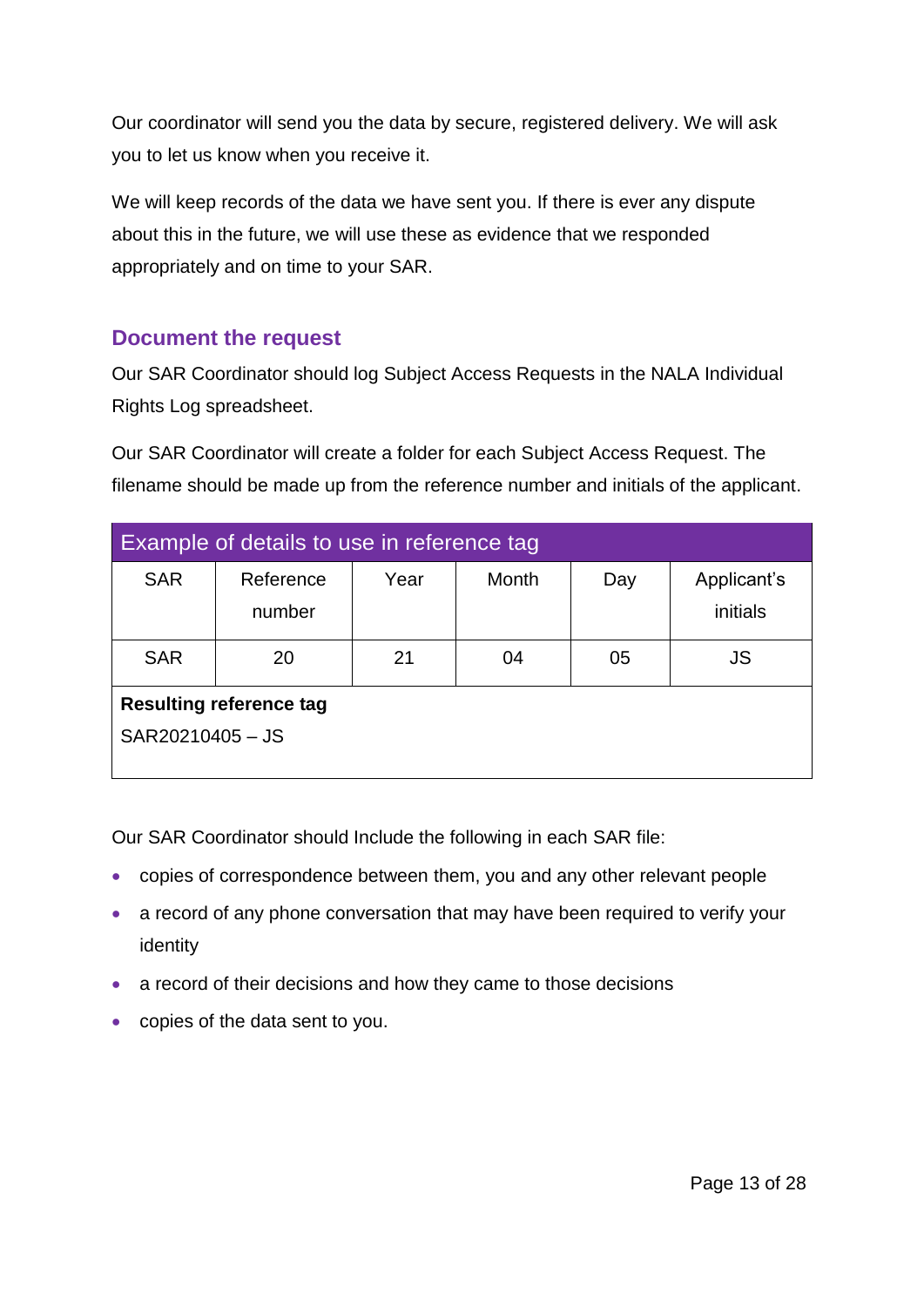## <span id="page-13-0"></span>**Exemptions**

There is some material that does not have to be included when we respond to a Subject Access Request.

If we are negotiating with you when you submit your Subject Access Request, we do not have to reveal requested data if it would be likely to prejudice those negotiations. Once the negotiations are complete and have been put into effect, the whole file becomes subject to Subject Access Request in the normal way.

## <span id="page-13-1"></span>**Related documents**

- NALA Data Protection Policy
- Subject Access Request Form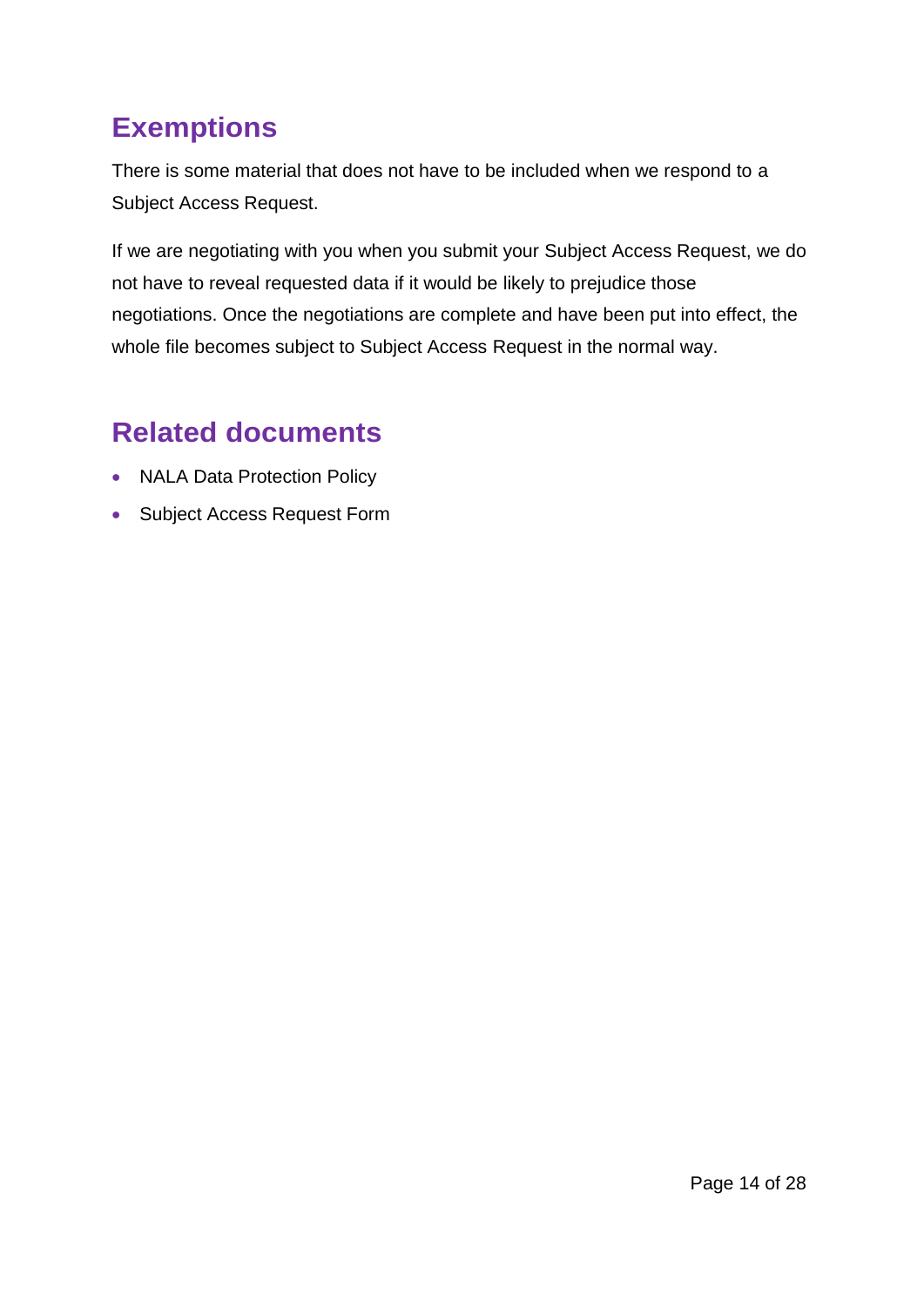## <span id="page-14-0"></span>**Appendix A: Subject Access Request Form**

| <b>National Adult Literacy Agency</b><br><b>Subject Access Request Form</b>                                           |
|-----------------------------------------------------------------------------------------------------------------------|
| Request for a copy of personal data under Articles 15 to 22 of the General Data<br><b>Protection Regulation 2018.</b> |
| Please return this form to:<br>Governance and Compliance Officer                                                      |
| <b>NALA</b>                                                                                                           |
| Sandford Lodge                                                                                                        |
| <b>Sandford Close</b>                                                                                                 |
| Ranelagh                                                                                                              |
| Dublin D06 YF65.                                                                                                      |
| You can also contact us by:                                                                                           |
| phone, 01-412 7900; or<br>$\bullet$                                                                                   |
| email, <i>info@nala.ie.</i><br>$\bullet$                                                                              |
| <b>Section 1: Your personal details</b>                                                                               |
| Full name (please use CAPITAL letters)                                                                                |
| Postal address                                                                                                        |
| Eircode                                                                                                               |
| Phone                                                                                                                 |
| Email                                                                                                                 |
|                                                                                                                       |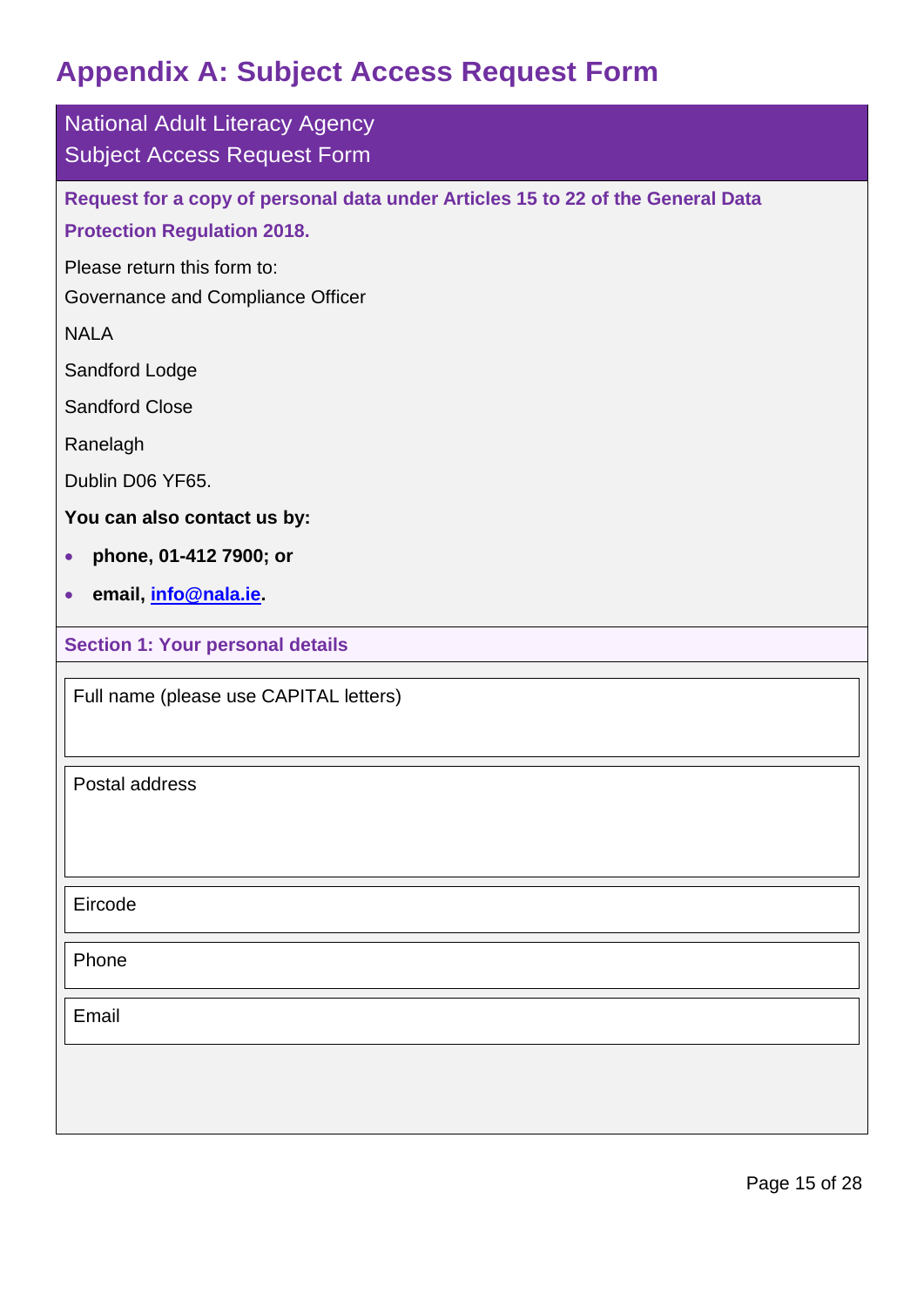| <b>National Adult Literacy Agency</b><br><b>Subject Access Request Form</b>                                                          |
|--------------------------------------------------------------------------------------------------------------------------------------|
| <b>Section 2: Details of data required</b>                                                                                           |
| To help us to find the data you are requesting, please include as many specific details as<br>possible. Please tell us the relevant: |
| period of time, for example, 01 January 2020-31 December 2020<br>$\bullet$                                                           |
| reference numbers.<br>$\bullet$                                                                                                      |
| Description of data including dates                                                                                                  |
|                                                                                                                                      |
|                                                                                                                                      |
|                                                                                                                                      |
|                                                                                                                                      |
|                                                                                                                                      |
|                                                                                                                                      |
|                                                                                                                                      |
|                                                                                                                                      |
|                                                                                                                                      |
|                                                                                                                                      |
|                                                                                                                                      |
|                                                                                                                                      |
|                                                                                                                                      |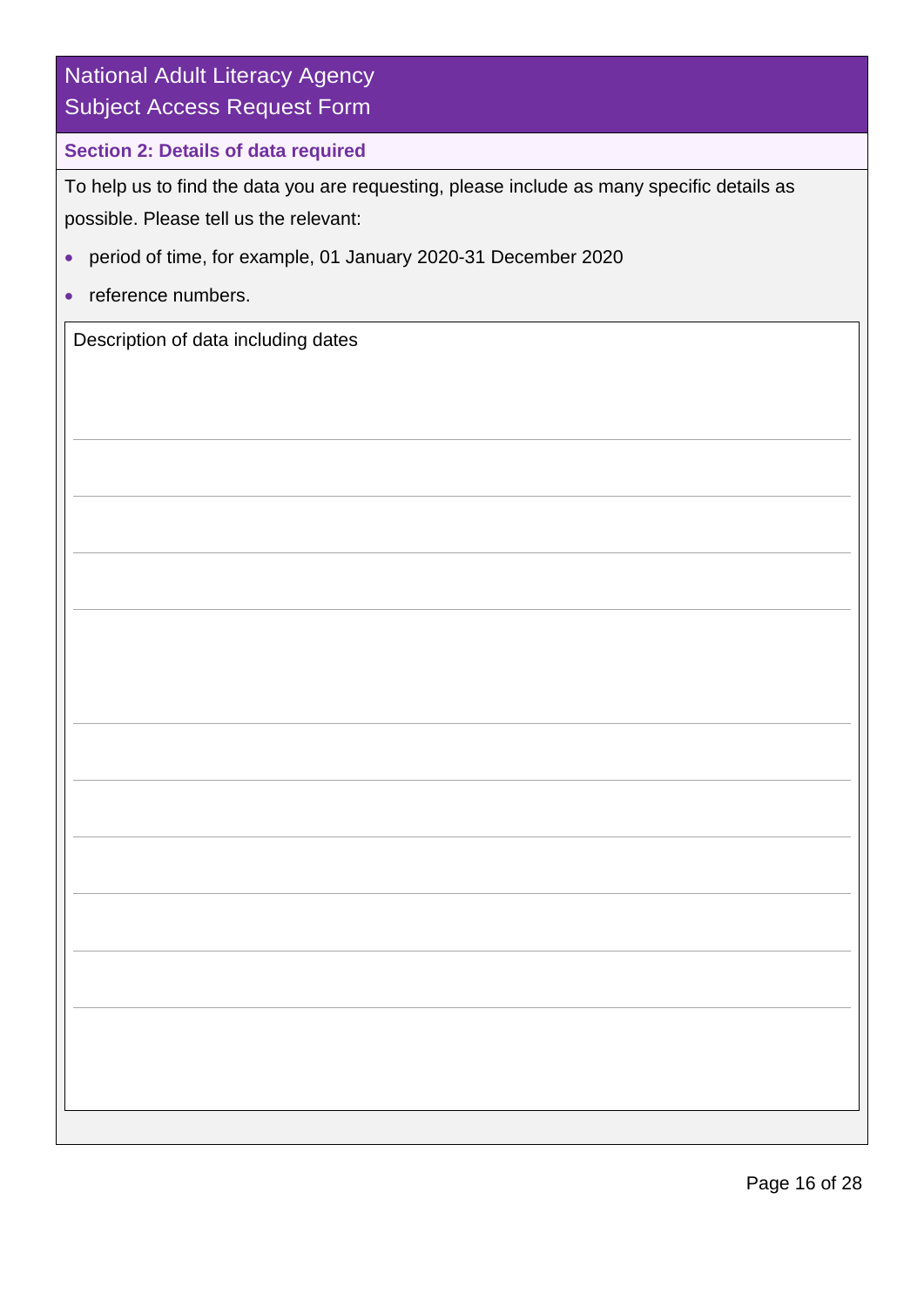#### National Adult Literacy Agency Subject Access Request Form

#### **Section 3: Proof of your identity**

To prove your identity, we need two pieces of ID:

- photographic ID, and
- proof of address.

For example, a copy of your passport and a utility bill.

Types of ID I have supplied

**Section 4: Declaration**

**The information which I have supplied in this request is correct, and I am the person to whom it relates. I understand that NALA may need to obtain more information from me to comply with this request.**

**Signature** 

**Date** 

Please write name in CAPITAL letters

**Sections 5, 6 and 7 should only be completed if the application is being made by a representative applying on your behalf.**

**Section 5: Representative details**

(If completed NALA will reply to the address you provide in this section)

Name of representative (CAPITALS)

Company name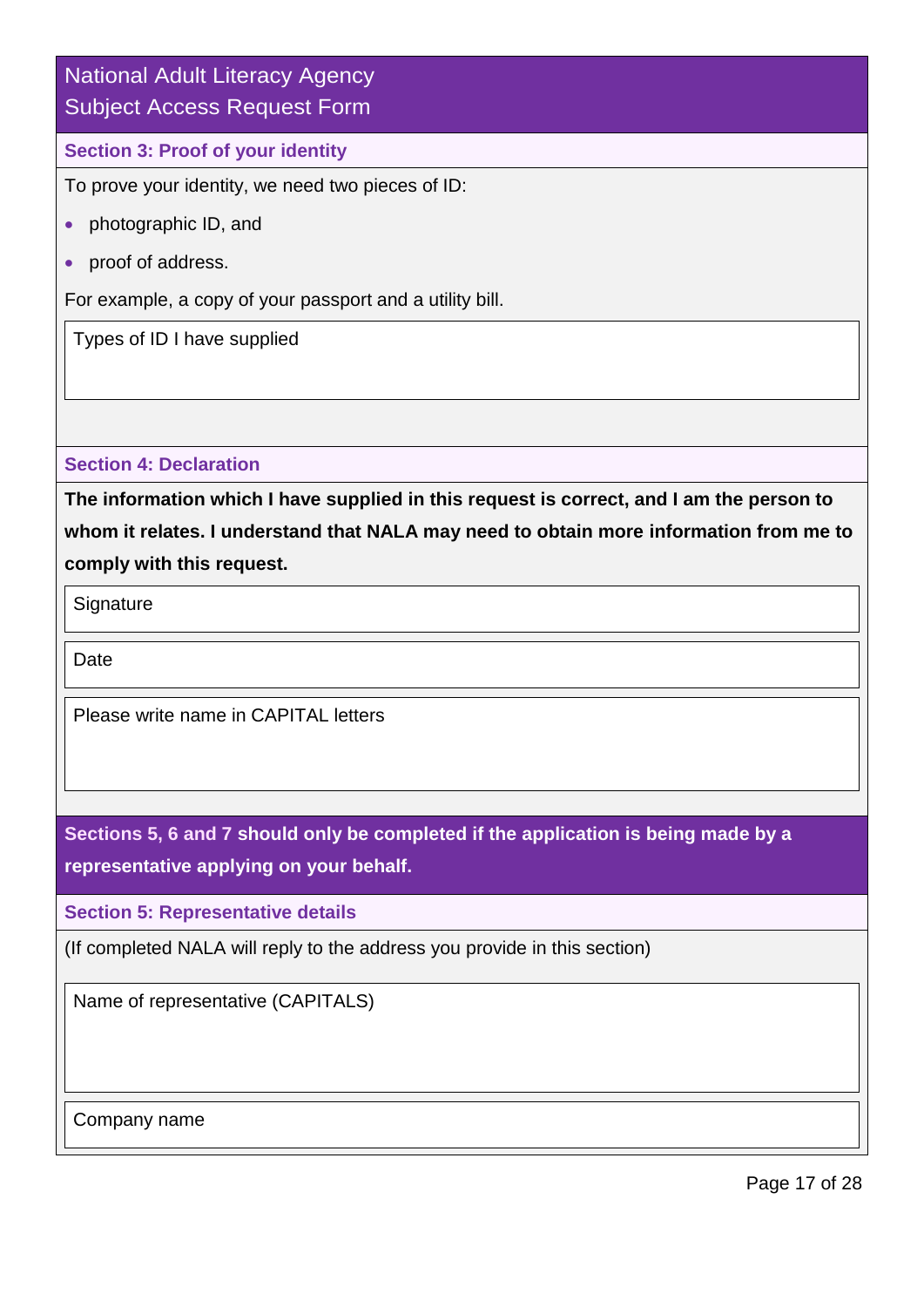#### National Adult Literacy Agency Subject Access Request Form

Eircode

Phone

Email

#### **Section 6: Proof of the representative's identity**

To prove the representative's identity, we need two pieces of ID:

- photographic ID, and
- proof of address.

For example, a copy of their passport and a utility bill.

Types of ID supplied

#### **Section 7: Authority to release data to a representative**

The representative must get permission from the data subject before we can release their personal data. The representative should obtain your signature below or provide a separate note of authority. This must be an original signature, not a photocopy (tip: using blue ink often helps verification).

I give my authority for the representative named in Section 5 of this form to make a Subject Rights Request on my behalf under Data Protection Legislation.

Signature of data subject

Date

Signature of representative

Date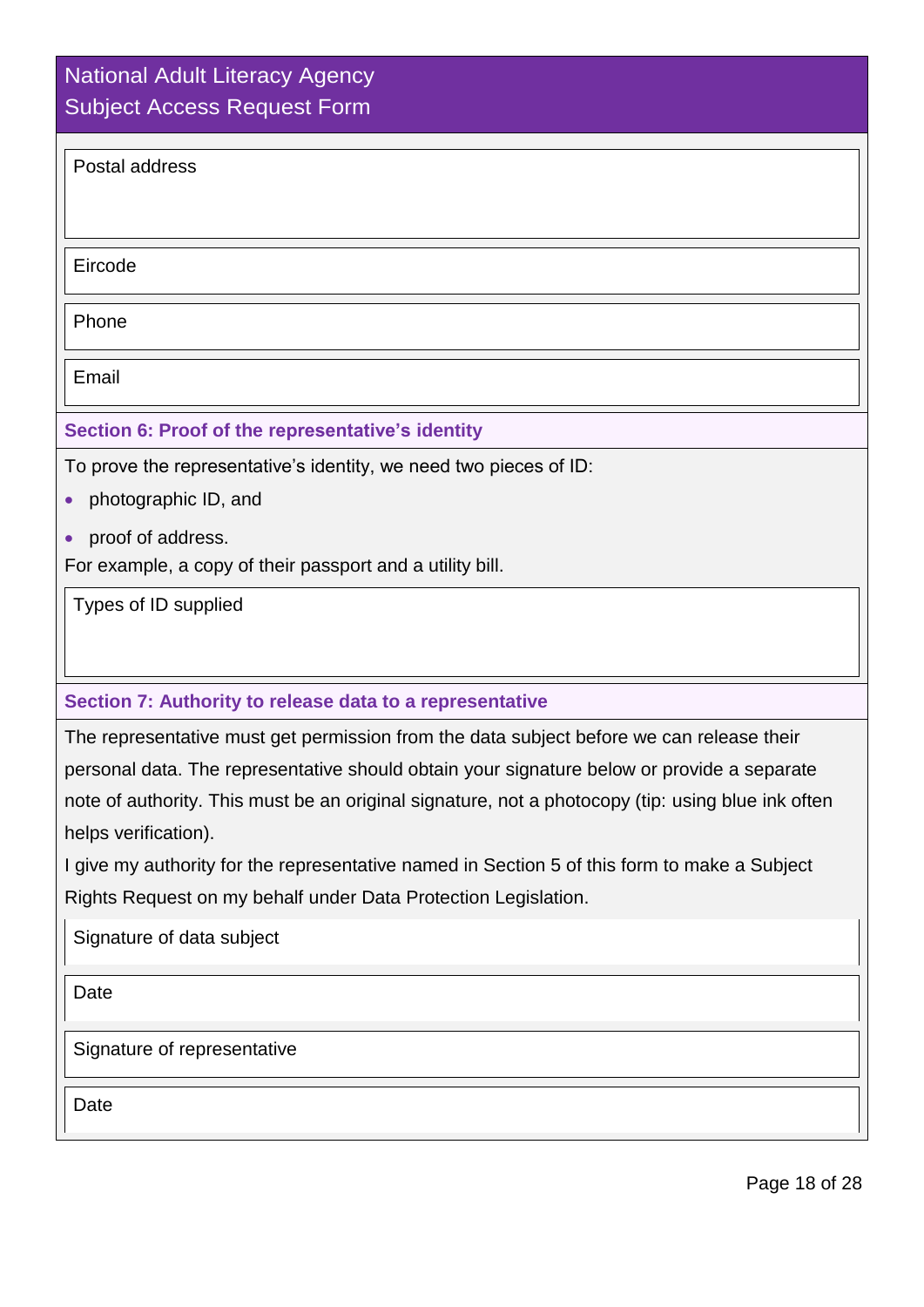| For NALA internal use only                                                                                      |  |
|-----------------------------------------------------------------------------------------------------------------|--|
| Reference No: ______________________                                                                            |  |
| Date received: _______________________                                                                          |  |
| Date of acknowledgement of data subject: National Contract of Assembly Date of acknowledgement of data subject: |  |
|                                                                                                                 |  |
|                                                                                                                 |  |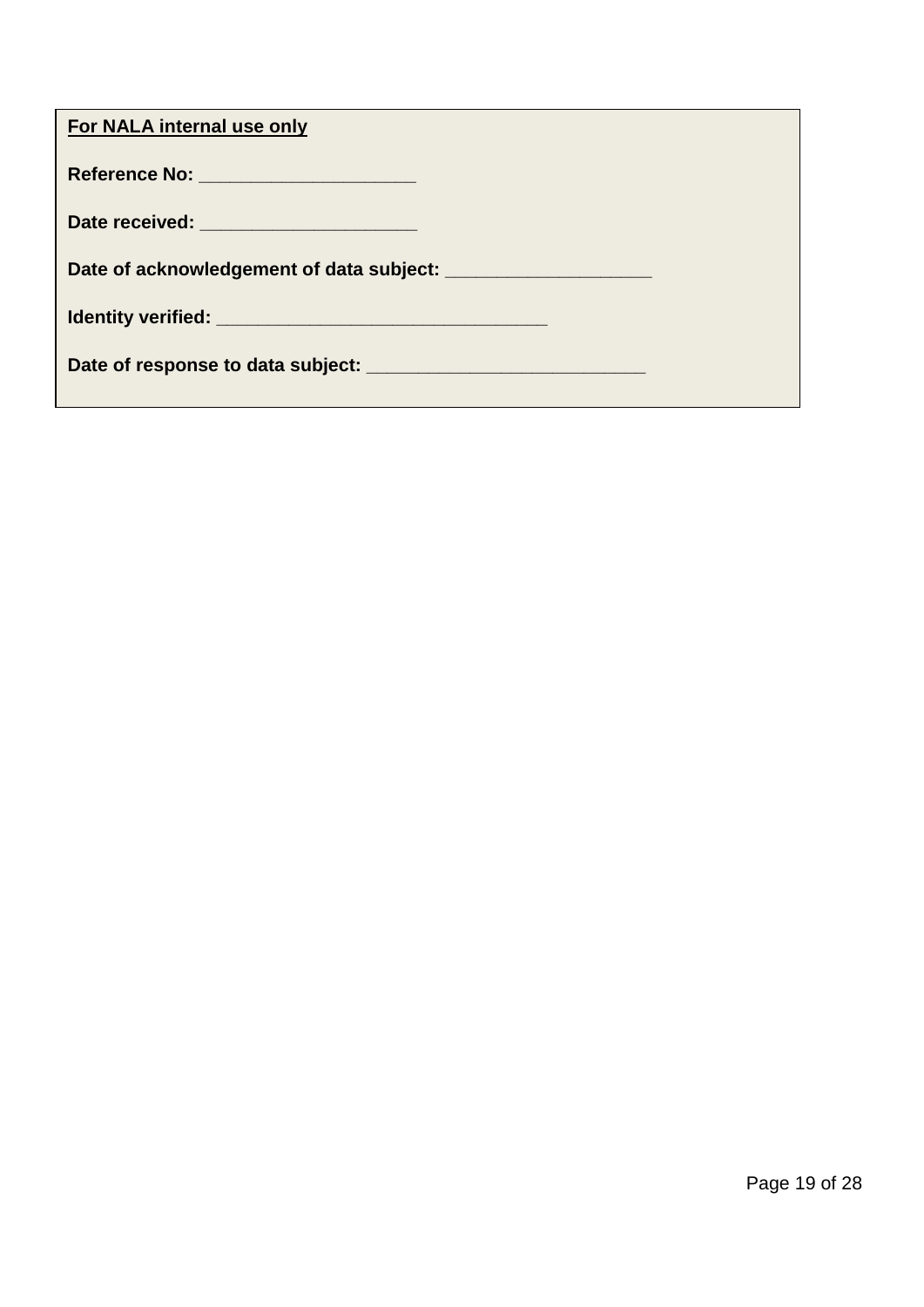## <span id="page-19-0"></span>**Appendix B:**

## **When NALA does not have to give you data**

#### **Excessive or unreasonable** requests **– Article 12 (5) GDPR**

If we think your request for data is unfounded or excessive, we can:

- request a 'reasonable fee' to deal with the request, or
- refuse to deal with the request.

In either case, we must justify our decision and document the facts that lead to us to make this decision. For example, if the request for data is extremely repetitive, we may decide it is unreasonable.

#### **You already have the data – Article 13 (4) GDPR**

If you already have the data, we do not have to give it to you.

#### **Too difficult to answer or legal reasons – Article 14 (5) of the GDPR**

We do not have to give you data when:

- it would be impossible or involve a disproportionate effort
- there is a legal obligation for us to process the data
- your personal data must be kept confidential for 'professional secrecy' or other legal reasons

#### **If it may damage other people – Article 15 (4) GDPR**

We will not give you personal data if it would adversely affect the rights and freedoms of other people.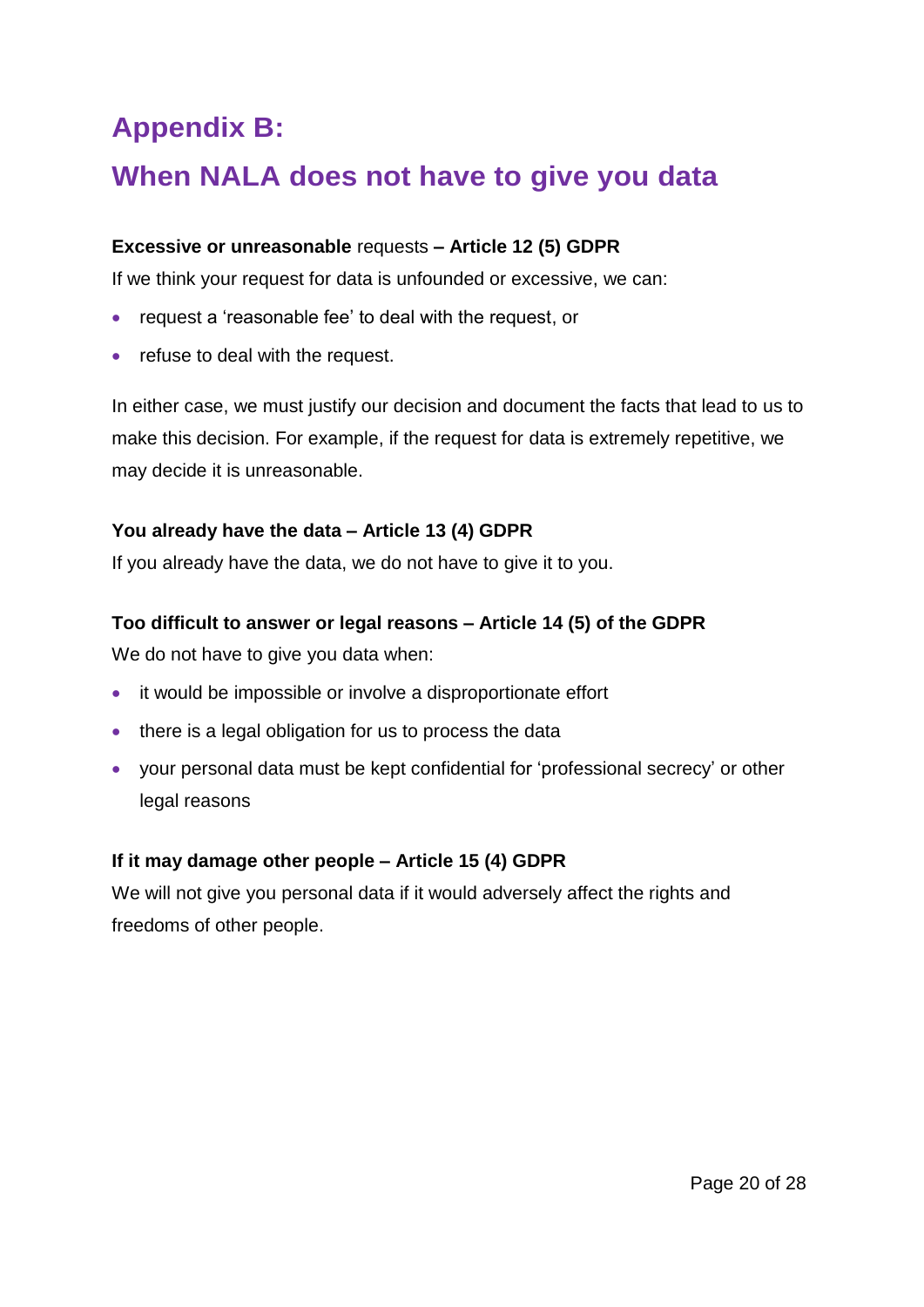#### **Remote or limited access – Recital 63 GDPR**

Where possible, we should give you remote access to a secure system that would give you direct access to your personal data. However, if we cannot do so, we should provide the data in another way.

If we have a large quantity of data about you, we can ask you to specify the data or processing activities related to your request.

#### <span id="page-20-0"></span>**Other times we do not have to give or delete your data**

#### **Article 23 (1) GDPR**

#### **Security and crime**

We may refuse to give or delete data if necessary to protect:

- national security
- defence
- public security
- against criminal activity.

#### **Public interest**

We may refuse to give or delete data for important objectives of general public interest. This includes important economic or financial interest including:

- monetary
- budgetary
- taxation
- public health
- social security.

#### **Justice**

If withholding data is necessary to protect judicial independence or judicial proceedings, we will not give or delete data.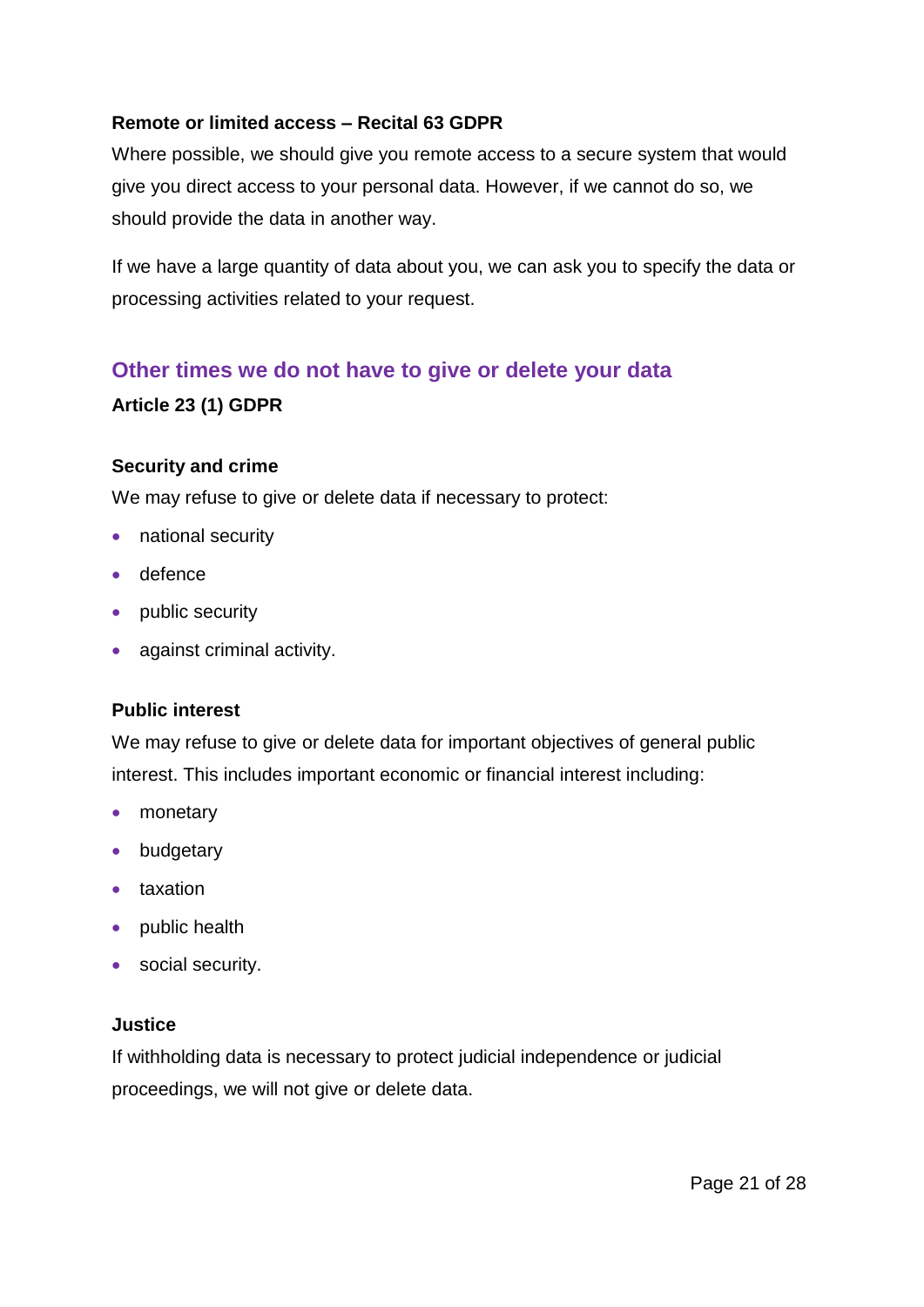We will not give you or delete data connected to the enforcements of civil law claims.

#### **Ethics**

We will not give or delete data where it is needed in cases of breaches of ethics to:

- prevent
- investigate
- detect
- prosecute.

#### **Protect you and others**

We will not give or delete data if needed to protect the rights and freedoms of you or others.

#### <span id="page-21-0"></span>**Data Protection Act – exceptions to revealing or deleting**

#### **Section 60 (3) Data Protection Act [DPA] 2018**

The Data Protection Act 2018 also details when we do not have to reveal or delete personal data.

#### **Government**

We may not have to reveal or delete data if necessary to safeguard:

- cabinet confidentiality
- parliamentary privilege
- national security
- defence
- international relations of the State.

#### **Crime**

We may not have to reveal or delete data if it is necessary to prevent, detect, investigate and prosecute criminal offences.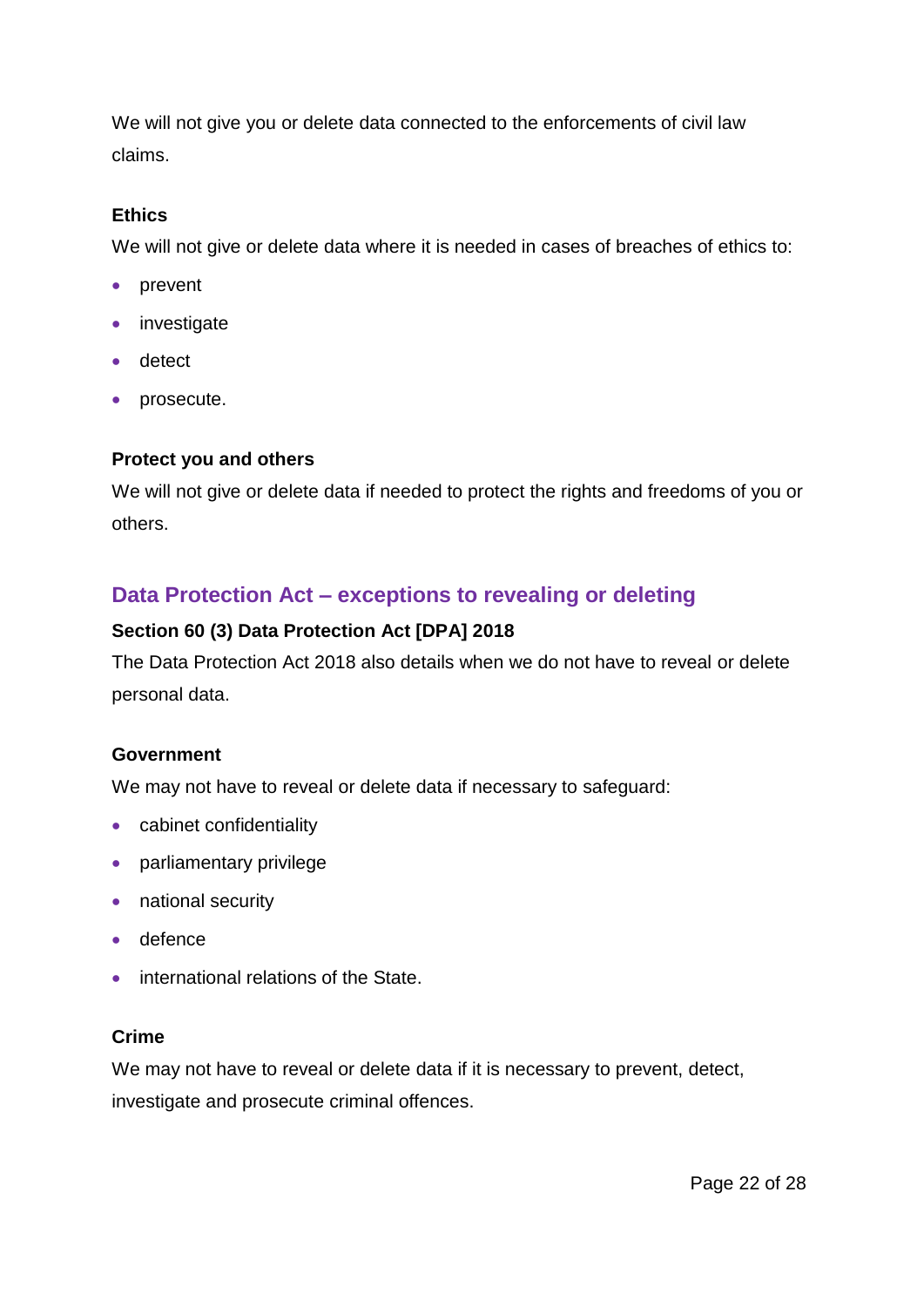#### **Tax**

We may not have to reveal or delete personal data if it will prejudice any case involving money owed to the state, like taxes or duties.

#### **Legal cases**

We may not have to reveal or delete personal data in connection with a legal case.

#### **Civil law cases**

We may not have to reveal or delete personal data relating to any civil law claims, damages or compensation.

#### **Financial liability**

We may not have to reveal or delete data estimating any liability for damages or compensation that might damage our commercial interests.

#### **Confidential opinion**

We may not have to reveal or delete any opinions given to us by someone else about you.

#### **Held by State organisations**

We may not have to reveal or delete your personal data that must be kept by the:

- Data Protection Commission for the performance of its functions
- Information Commissioner for the performance of their functions
- By the Comptroller and Auditor General for the performance of their functions.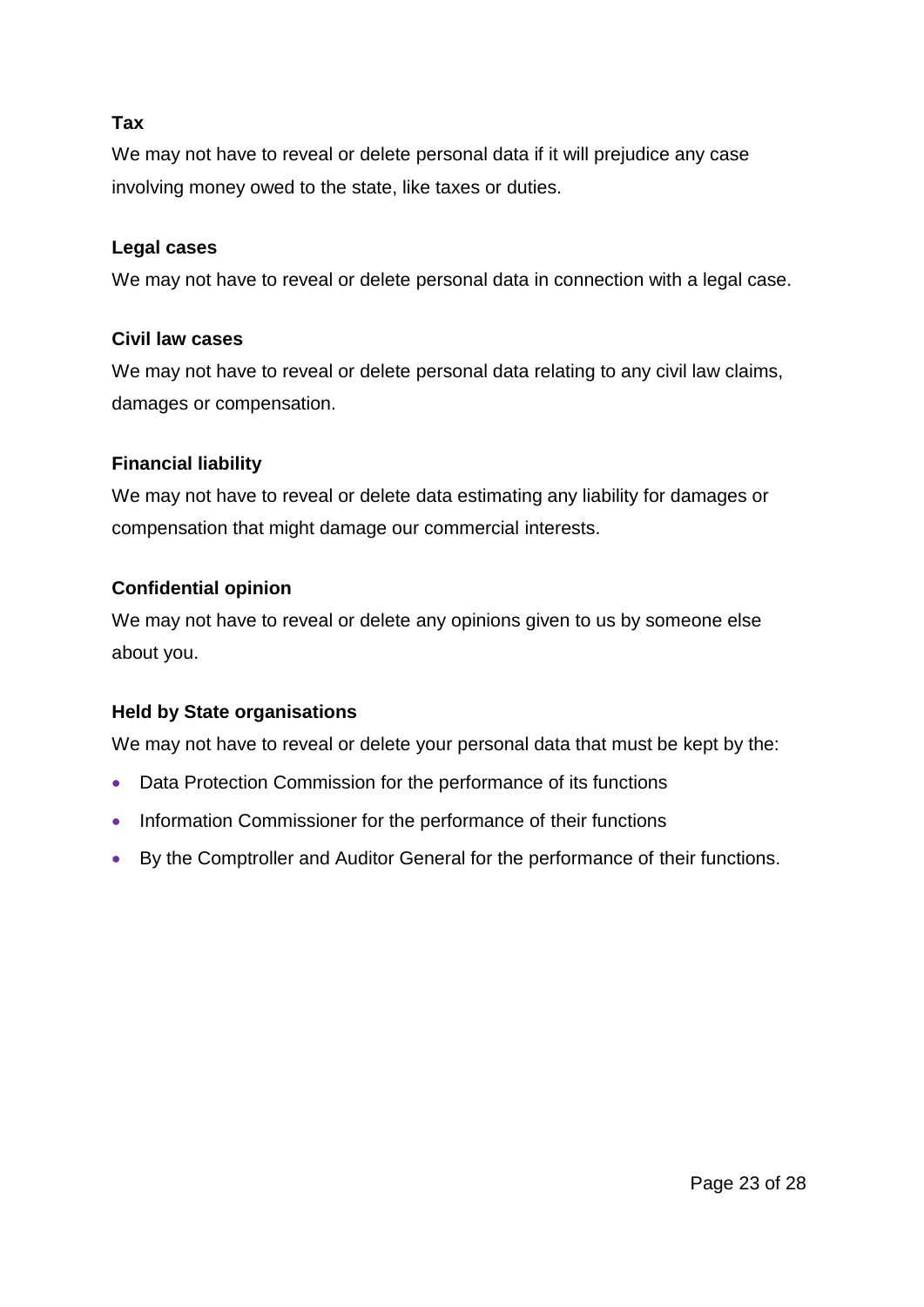#### <span id="page-23-0"></span>**Minister may change the law**

#### **Section 60 (5) of the DPA 2018**

Regulations may be made by a Minister of the Government where they consider it necessary for the protection of a data subject or the rights and freedoms of others. They may restrict the rights and obligations if:

- a) the application of those rights and obligations would be likely to cause serious harm to the physical or mental health of the data subject; and
- b) if personal data was kept for, or obtained in the course of, the carrying out of social work by:
	- o a public authority
	- o public body
	- o a voluntary organisation or other body.

Section 60 (6) of the DPA 2018 sets out that regulations may be made restricting the rights and obligations if needed to safeguard important objectives of general public interest.

#### <span id="page-23-1"></span>**Legal advisers**

#### **Section 162 of the DPA 2018**

The rights and obligations of General Data Protection do not apply to personal data consisting of communications between NALA and its legal advisers.

Nor do they apply where using those rights would constitute a contempt of court.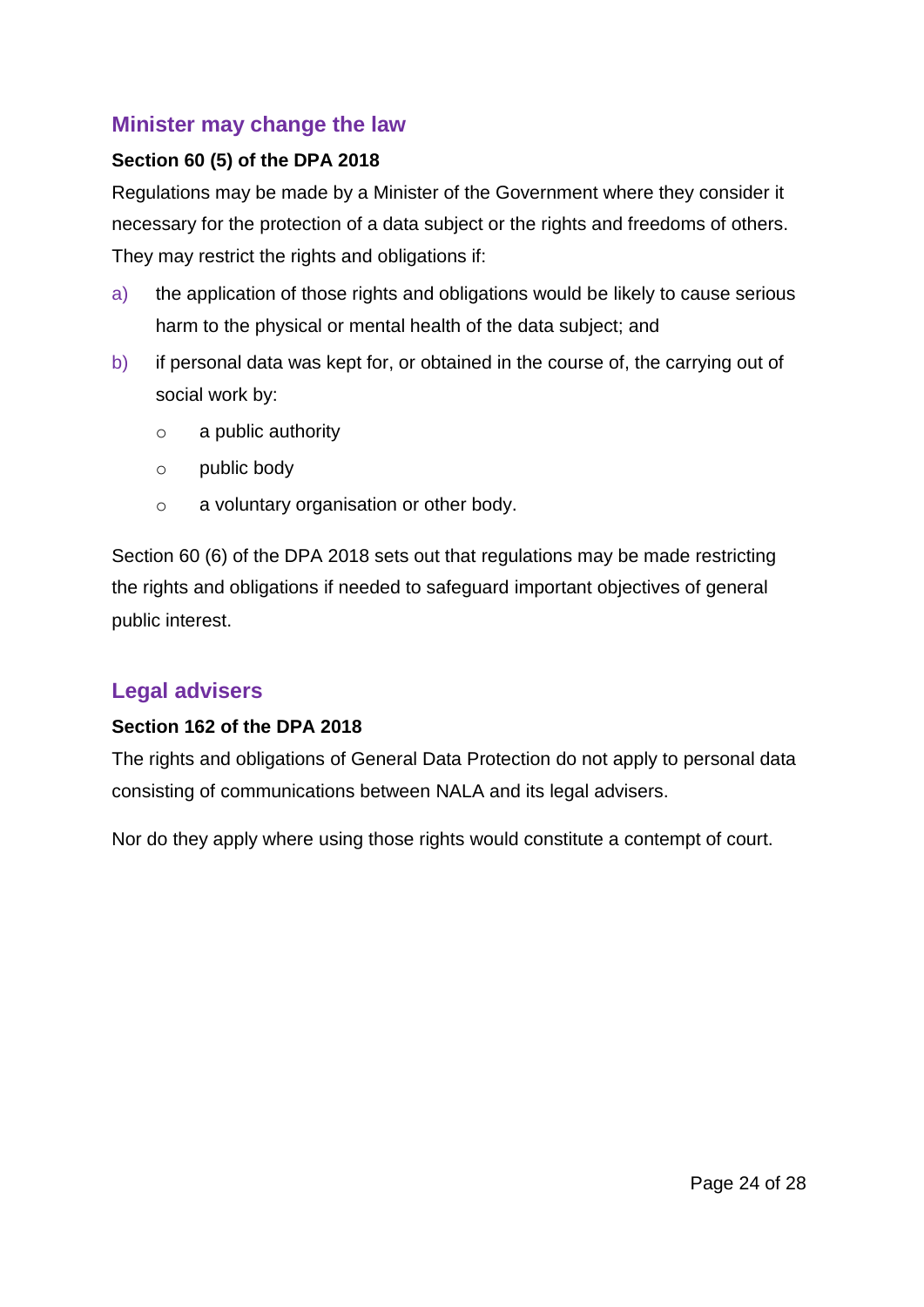## <span id="page-24-0"></span>**Appendix C: Acknowledgement of request**

*[Insert Date] [Insert Address] [Insert Address] [Insert Address]*

- **REF:** *[Insert Reference Number]*
- **About:** Subject Access Request under Article 15 of the General Data Protection Regulation 2018

#### Dear *[Sir/Madam]*

Thank you for sending us your Data Access Request. We received this at our office on *[Insert Date].*

I have sent your request on to the relevant department in our organisation. They will deal with your request within 30 days of us receiving it.

Yours sincerely,

Mr/Ms Will Benamed

\_\_\_\_\_\_\_\_\_\_\_\_\_\_\_\_\_\_\_\_\_\_\_\_\_\_

Data Protection Team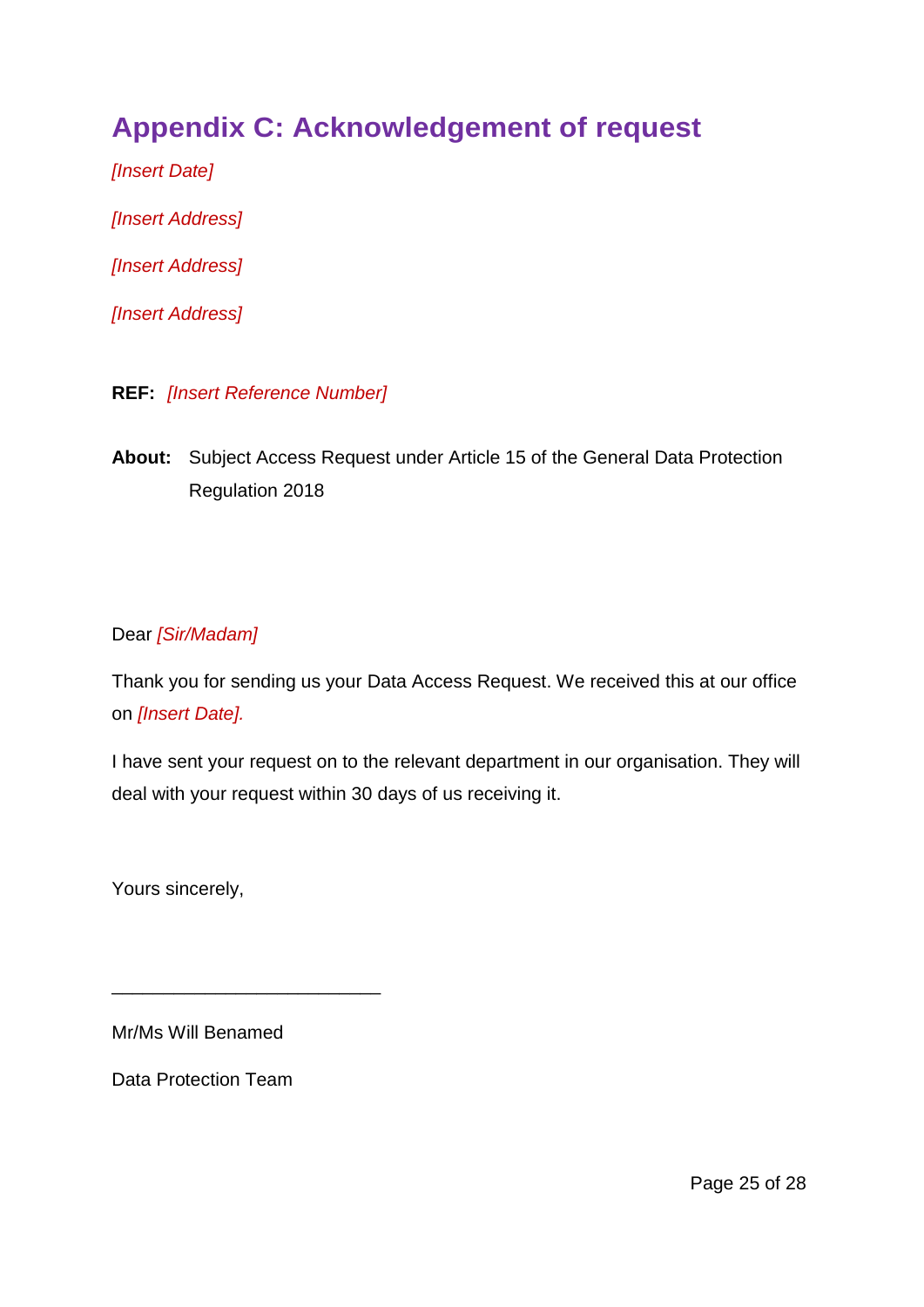## <span id="page-25-0"></span>**Appendix D: We need more information**

*[Insert Date]*

*[Insert Address]*

*[Insert Address]*

*[Insert Address]*

- **REF:** *[Insert Reference Number]*
- **About:** Subject Access Request under Article 15 of the General Data Protection Regulation 2018

#### Dear *[Sir/Madam]*

Thank you for sending us your request to access data. We received this at our office on *[Insert Date].*

We need the following information to process your application, proof of your:

- identity, for example, a copy of your passport or driver's licence
- address, for example, copies of utility bills like gas or electricity.

We cannot start processing your request until we receive this information. We will deal with your request within 30 days of receiving this information.

It would be a great help to us if you would kindly complete the attached Subject Access Request Form. It would help us to deal with your request more efficiently.

If you need any more information, please see the Data Protection section of our website:<https://www.nala.ie/privacy-statement/>

Yours sincerely,

Mr/Ms Will Benamed

\_\_\_\_\_\_\_\_\_\_\_\_\_\_\_\_\_\_\_\_\_

Data Protection Team I enclose: Access Request Form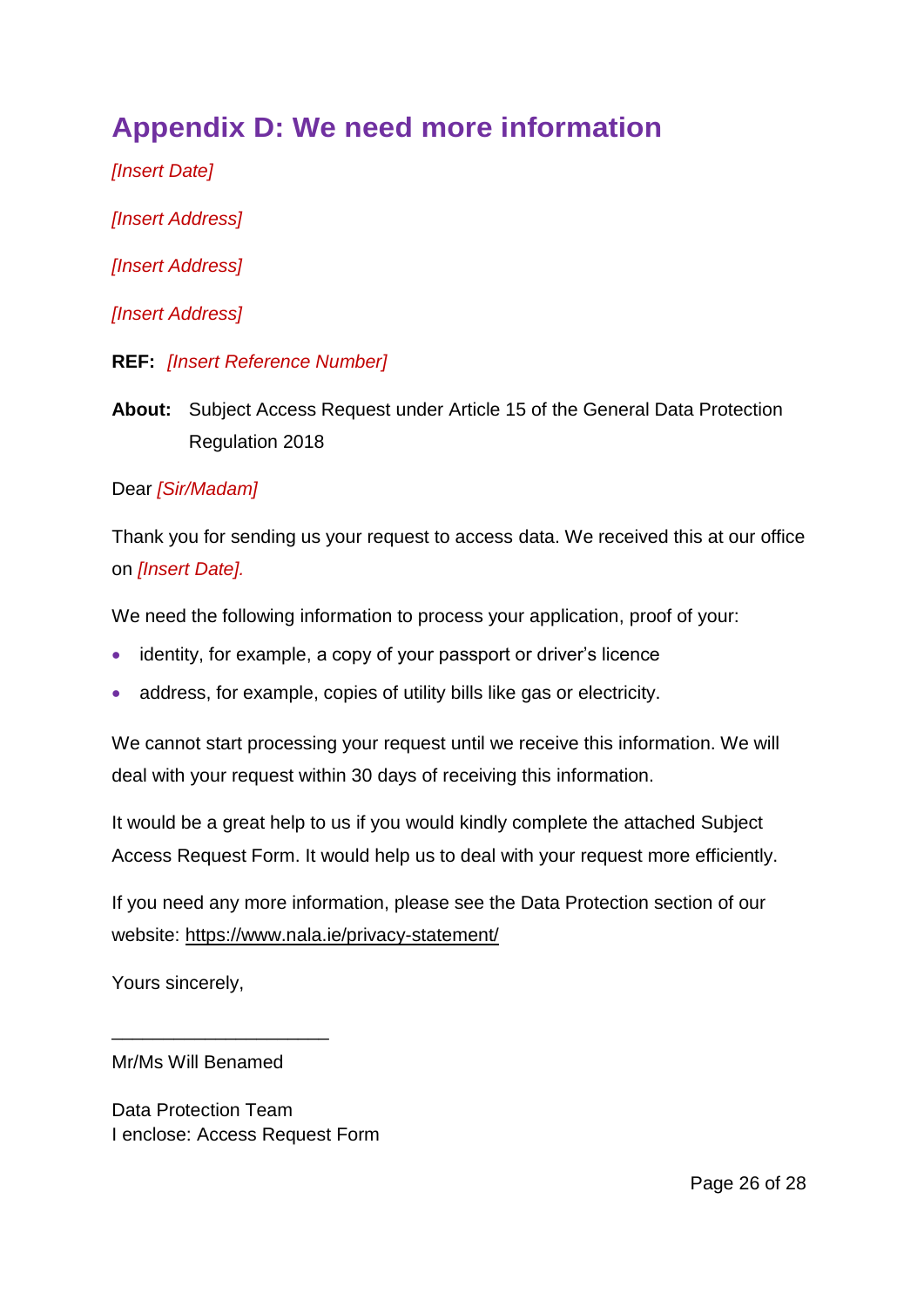## **Appendix E: Subject Access Request checklist**

<span id="page-26-0"></span>

| # | <b>Process</b> | <b>Purposes</b> | <b>Categories of</b><br><b>Personal Data</b> | <b>Recipients of</b><br><b>Personal Data</b> | <b>Retention</b><br><b>Period</b> | <b>Disclosure</b><br>of data?<br>(Y/N) | <b>Restrictions</b><br>to<br><b>Disclosure</b> | International<br><b>Transfers</b> | <b>Automated</b><br><b>Decision</b><br><b>Making</b> |
|---|----------------|-----------------|----------------------------------------------|----------------------------------------------|-----------------------------------|----------------------------------------|------------------------------------------------|-----------------------------------|------------------------------------------------------|
|   |                |                 |                                              |                                              |                                   |                                        |                                                |                                   |                                                      |
|   |                |                 |                                              |                                              |                                   |                                        |                                                |                                   |                                                      |
|   |                |                 |                                              |                                              |                                   |                                        |                                                |                                   |                                                      |